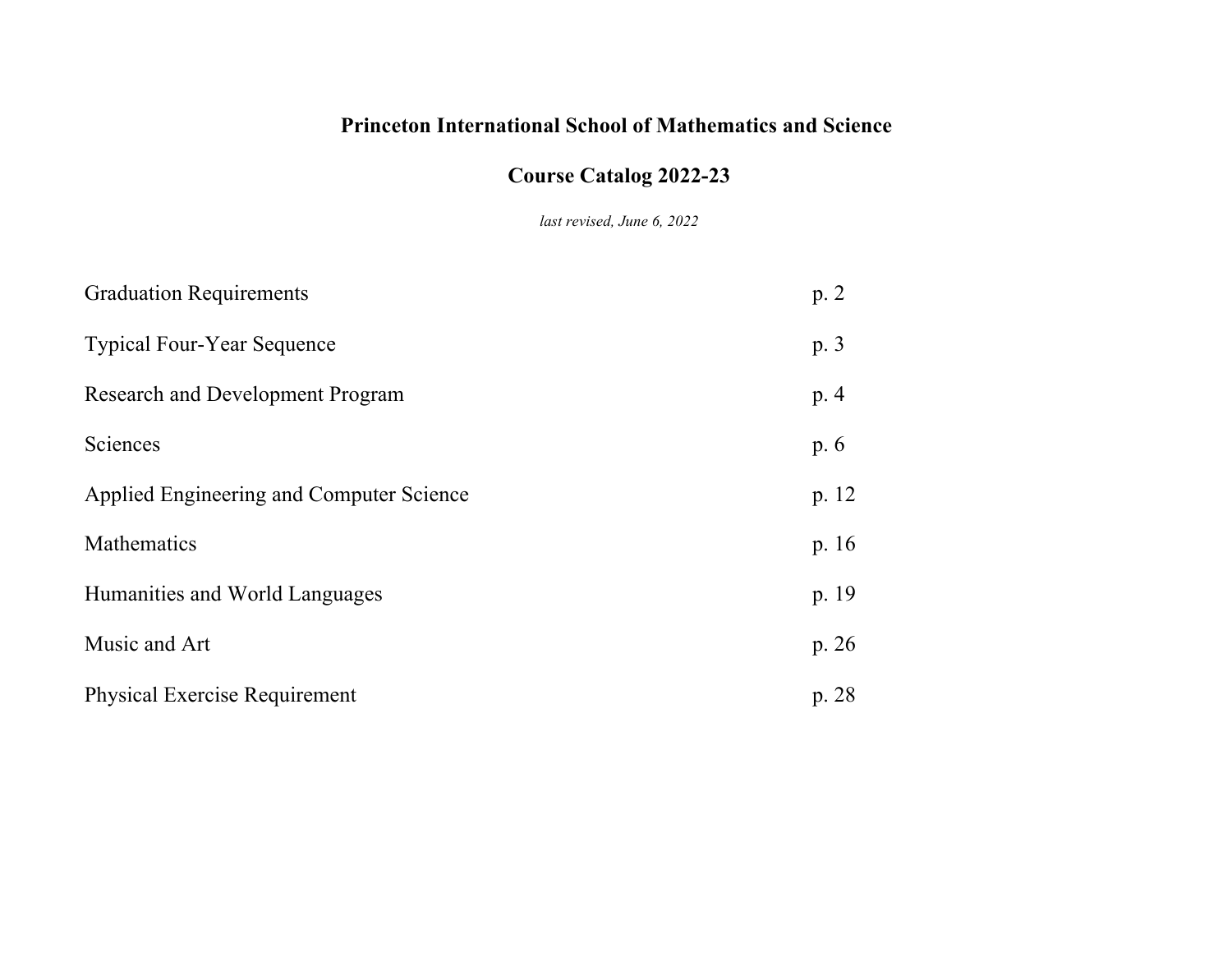# **Graduation Requirements**

| <b>Subject Area</b>     | <b>Minimum</b><br><b>Credits</b> | <b>Comments</b>                                                                                                                                                                                                                                                                                                                                                                                                                                         |  |  |
|-------------------------|----------------------------------|---------------------------------------------------------------------------------------------------------------------------------------------------------------------------------------------------------------------------------------------------------------------------------------------------------------------------------------------------------------------------------------------------------------------------------------------------------|--|--|
| <b>Biology</b>          |                                  | All students must successfully complete at least the Honors level of each core science.                                                                                                                                                                                                                                                                                                                                                                 |  |  |
| Chemistry               |                                  |                                                                                                                                                                                                                                                                                                                                                                                                                                                         |  |  |
| Physics                 |                                  |                                                                                                                                                                                                                                                                                                                                                                                                                                                         |  |  |
| <b>STEM Electives</b>   | 3                                | At least one elective must be a science (Biology, Chemistry, Environmental Science, Computer Science, or<br>Physics) at the Advanced (AP) level.                                                                                                                                                                                                                                                                                                        |  |  |
| <b>Computer Science</b> |                                  | One year of Computer Science required                                                                                                                                                                                                                                                                                                                                                                                                                   |  |  |
| Mathematics             | 4                                | All students must successfully complete Calculus. Most students are expected to need four years to<br>accomplish this, but if a student completes Calculus earlier, then that student has extra credits available for<br>additional electives in any area.                                                                                                                                                                                              |  |  |
| English                 | 4                                | All students are required to take 8 semesters of English.                                                                                                                                                                                                                                                                                                                                                                                               |  |  |
| History                 | $\mathcal{D}$                    | AP World History $(10^{th})$ ; AP United States History $(11^{th})$                                                                                                                                                                                                                                                                                                                                                                                     |  |  |
| Humanities Elective     |                                  |                                                                                                                                                                                                                                                                                                                                                                                                                                                         |  |  |
| Applied Engineering     | 2                                | Applied Engineering 1 ( $9th$ grade); Applied Engineering 2 ( $10th$ grade)                                                                                                                                                                                                                                                                                                                                                                             |  |  |
| 3<br>World Languages    |                                  | Students for whom English is not their primary language may use English for their World Language credits.<br>For that reason, such students may have three additional credits for electives in any area. It is expected,<br>however, that some of these students may use those extra credits, at least in part, for Study Hall(s) due to the<br>extra time required for them to complete their homework, most of which will be in the English language. |  |  |
| Fine Arts               |                                  | Art or Music                                                                                                                                                                                                                                                                                                                                                                                                                                            |  |  |
| Research                | $\mathfrak{D}$                   | BASE Program (9 <sup>th</sup> ); 10 <sup>th</sup> grade Applied Engineering; Research 11 and 12                                                                                                                                                                                                                                                                                                                                                         |  |  |
| Physical Education      | Non-credit                       | Students are required to take part in After School Physical Activity.                                                                                                                                                                                                                                                                                                                                                                                   |  |  |

Total: 26 credits (1 credit = 2 semesters, i.e. 0.5 credits per semester)

- Lowest Science level = Honors Level.
- History: A 2 year sequence plus 1 credit of a Humanities elective.
- Research: BASE Program required in 9<sup>th</sup> grade. 10<sup>th</sup> grade Applied Engineering offers research skills in the form of practical problem-solving: design, build and test.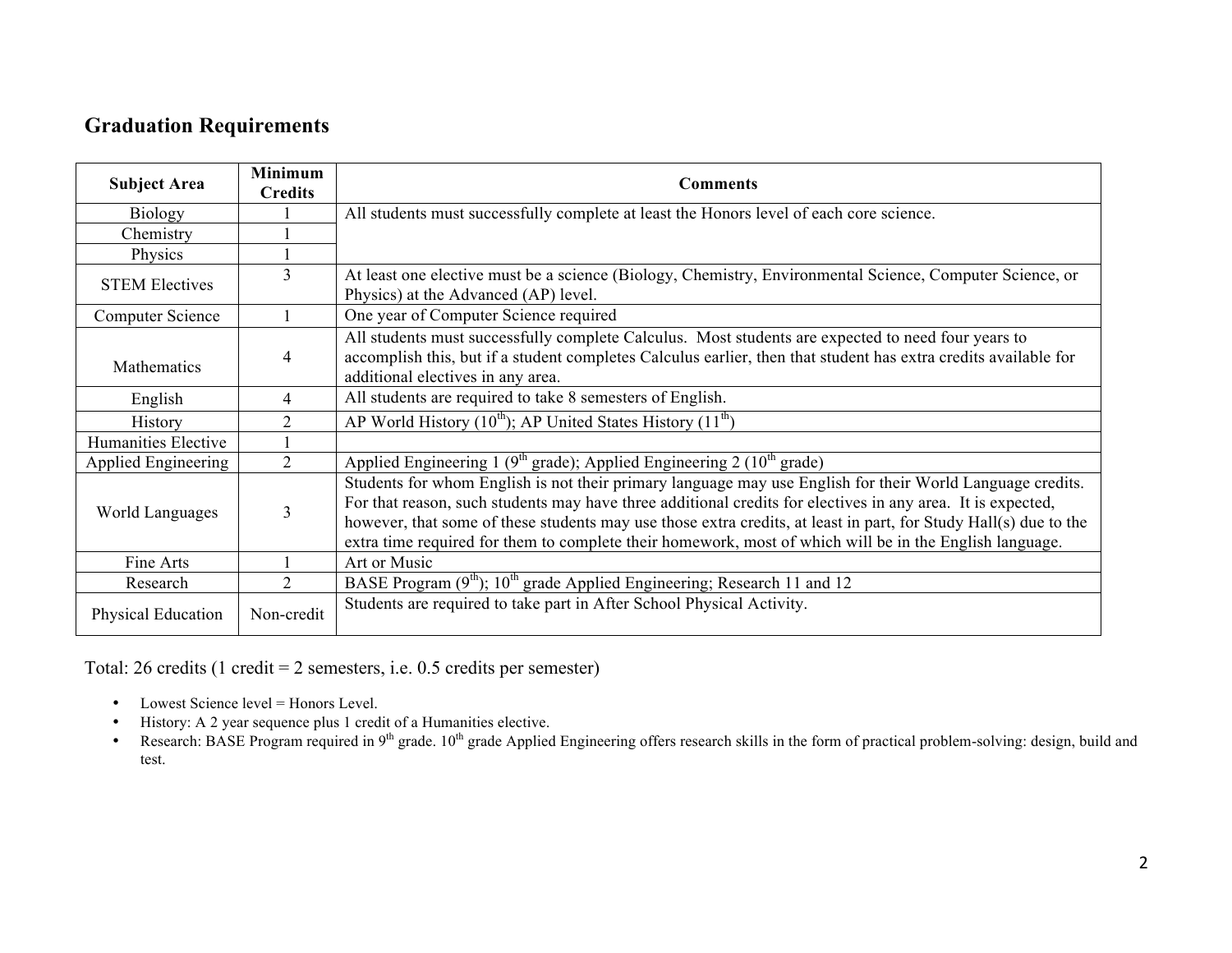# **Typical Four Year Sequence**

| $9th$ Grade                          | $10^{\text{th}}$ Grade            | $11th$ Grade                        | $12^{th}$ Grade                    |
|--------------------------------------|-----------------------------------|-------------------------------------|------------------------------------|
| English - Sem. 1: Critical Thinking  | Physics or Chemistry <sup>3</sup> | <b>STEM Research 1</b>              | <b>STEM Research 2</b>             |
| and Questioning   Sem. 2: The BASE   | English - Sem. 1: Growing Up in   | <b>Mathematics</b>                  | <b>Mathematics</b>                 |
| Program: Bridging the Arts, Science, | America   Sem. 2: The American    | English - Sem. 1: Reading and       | English - Sem. 1: Other Planets,   |
| and Applied Engineering              | Dream                             | Writing the Expository Essay   Sem. | Imagined Worlds: Science Fiction   |
| <b>Biology</b>                       | Applied Engineering 2             | 2: Reading and Writing the          | Sem. 2: Our Planet, Today's World: |
| Applied Engineering 1                | <b>Mathematics</b>                | Personal Essay                      | <b>Science Nonfiction</b>          |
| Mathematics <sup>1</sup>             | AP World History                  | AP U.S. History                     | World Language, Study Hall, or     |
| Physics or Chemistry <sup>2</sup>    | AP Science <sup>o</sup>           | World Language, Study Hall,         | Elective <sup>'</sup>              |
| World Language, Study Hall, or       | World Language, Study Hall,       | or Elective'                        | Elective                           |
| Elective <sup>3</sup>                | or Elective                       | Elective                            | Elective                           |
| Elective <sup>4</sup>                |                                   | Elective                            |                                    |

- 1. The level of Math to be taken will be determined by a student's math ability, which will be assessed by a math proficiency test administered by the School. Math level determined upon first year at PRISMS will be the starting point to follow PRISMS math curriculum until reaching AP Calculus AB/BC, and courses must be taken in succession without skipping any course. If a student completes AP Calculus BC in fewer than 4 years, the student may choose a post-AP mathematics offering or a non-mathematics elective.
- 2. All freshmen are required to take Honors Biology, and must select either Chemistry or Physics as a second 9<sup>th</sup> Grade science. If a student chooses Physics, acceptance into this class will depend on their math ability, which will be assessed from a test administered by the School.
- 3. All students for whom English is their primary language must take three consecutive years of a world language. That requirement may start in 9<sup>th</sup> grade or  $10^{th}$  grade. If these students choose to begin world language in  $10^{th}$  grade, then they may choose to take an Elective or Study Hall in  $9^{th}$  Grade. For students whose primary language is not English, literature counts as their world language. Students whose primary language is not English are not required to take a World Language, though they may elect to do so.
- 4. Students planning to take AP Computer Science in  $10^{th}$  Grade would need to take Principles of Computer Science in  $9^{th}$  Grade.
- 5. All students must take the third in the sequence of Honors-level science in  $10<sup>th</sup>$  Grade. Whether it is Chemistry or Physics will depend on which course they took in  $9<sup>th</sup>$  Grade.
- 6. The options available include: AP Biology, AP Chemistry, AP Computer Science, AP Environmental Science, and AP Physics. It is expected that this course would be a stepping stone to post-AP courses in this field and to Research 1 in this field. This is not automatic, however, and students who take a  $10<sup>th</sup>$  Grade AP Science in one field may choose to conduct 11<sup>th</sup> Grade STEM Research 1 in a different field, especially if the research project is interdisciplinary in nature and is supported by the material from the 10<sup>th</sup> Grade AP Science. In such cases, acceptance into the lab would depend on the permission of lab director.
- 7. The Research lab director may require students to use an  $11<sup>th</sup>$  Grade Elective to take a post-AP science course related to the research projects.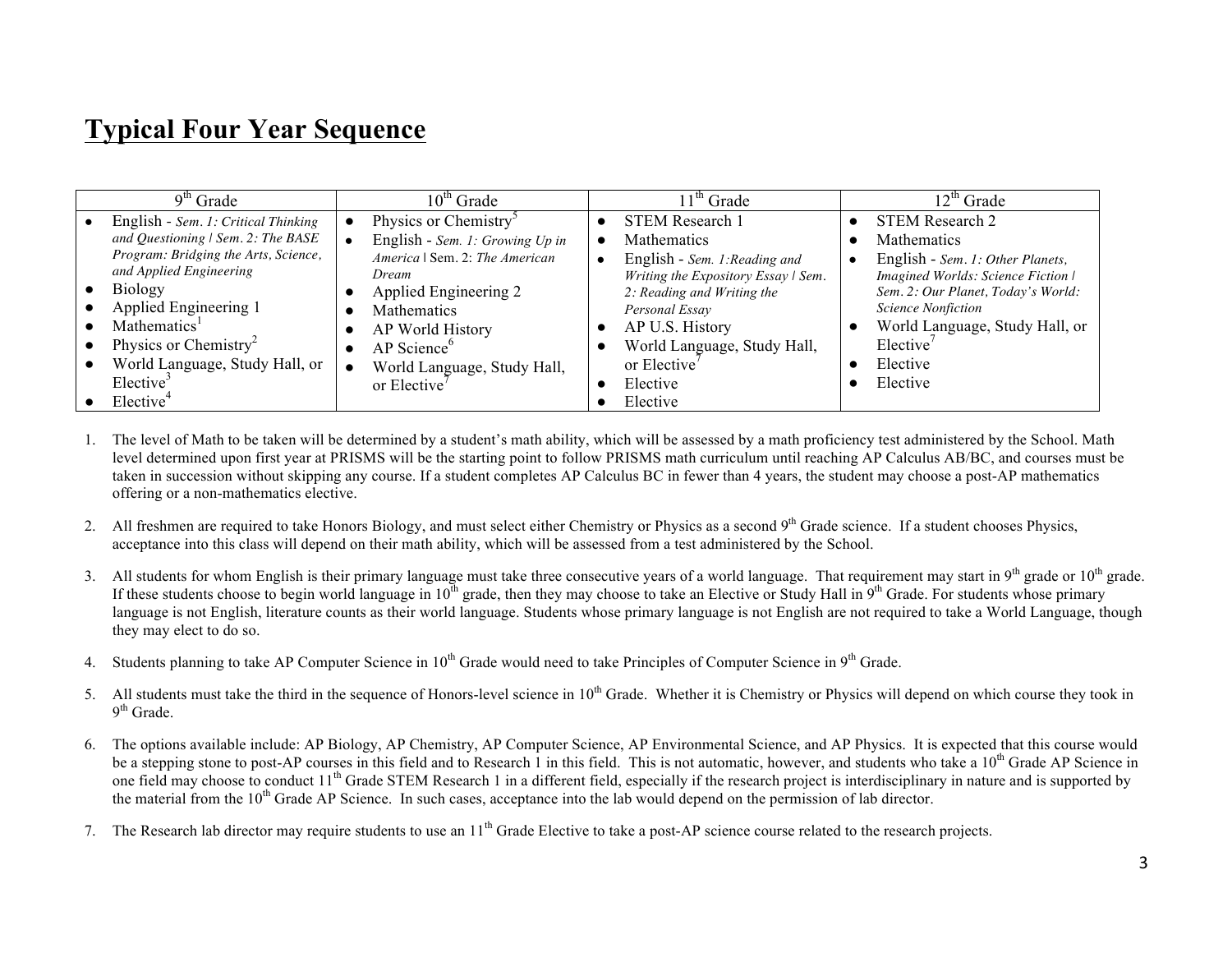# **Research & Development Program**

A core feature of the PRISMS educational experience is a four-year STEM research and development program threaded through our four-year high school curriculum. Our aim is that students begin by learning research skills in order to better prepare them for meaningful STEM research or development projects in grades 11 and 12. In grade 9 all our freshmen take the Bridging the Arts Science and Engineering (BASE) Program. In grade 10 all students are required to take Applied Engineering 2 which builds on the 9<sup>th</sup> grade Applied Engineering 1 Program by offering research skills in the form of practical problem-solving: design, build and test. Scientific Research skills that build on the BASE Program, skills such as statistics, experimental design, literature review, are incorporated into required  $9<sup>th</sup>$  and  $10<sup>th</sup>$  grade science courses.

# **Core Research Courses**

#### *BASE Program: Bridging the Arts, Science, and Applied Engineering (Grade 9)*

The BASE Program bridges a common topic of study among the arts, science, and engineering and uses a process-oriented approach to help students establish connections across the disciplines. Student groups learn to collect and analyze data, conduct literature searches, and prepare publications and presentations through long-term independent scientific research. A separate grade is awarded for The BASE Program.

Building on what they learned in the first semester, the freshmen turn their attention from how to read and write about literature to how to read and write about science. Students build on their understanding of writing as a process of prewriting, drafting, and revising. The BASE Program puts students into small groups and emphasizes the importance of learning to work on a team and collaborate effectively. Additionally, in the research process, students find, evaluate, and select appropriate sources to access information to create a research paper. They also develop communication skills through listening to and practicing oral presentations. The course culminates in a research paper or poster, depending on the instructors' instructions.

# *Applied Engineering 2 (Grade 10)*

Applied Engineering 2 further prepares students for substantive research conducted during their Junior and Senior years. Throughout the course, practical problem-solving skills are developed which benefit STEM research, regardless of focus or discipline. These skills include, but are not limited to:

- Analog and digital electronics
- Microcontroller applications and programming
- Spatial visualization/awareness
- Design and manufacturing
- Data acquisition and analysis
- Mechanics
- Robotics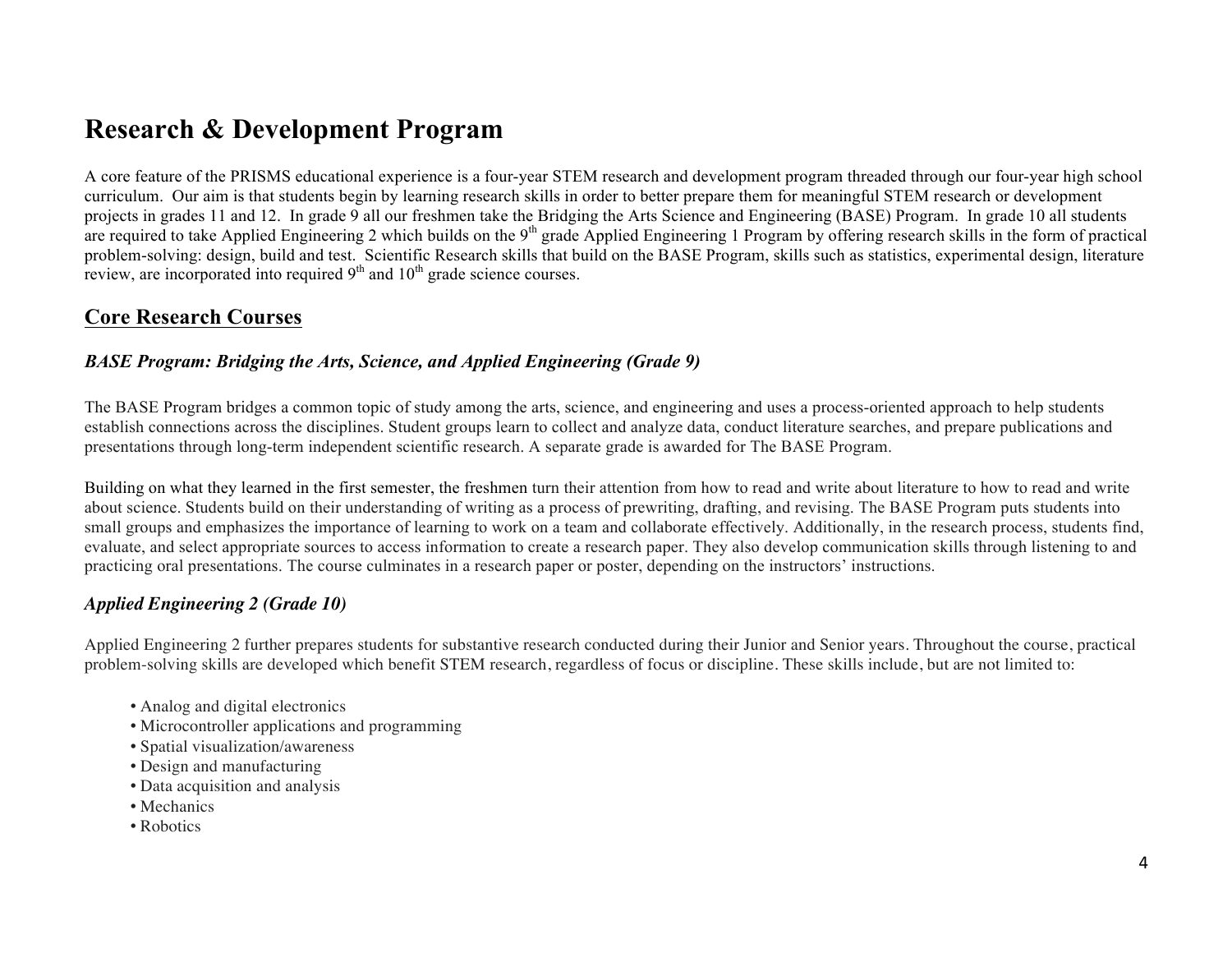# **Research & Development Labs**

In grades 11 and 12 (typically after completing the *BASE program, Honors Chemistry, Honors Physics,* and *10th grade Applied Engineering 2),* students can choose a topic in which to conduct research within one of our STEM Research and Development areas. Typically a student will begin working on a project in the  $11<sup>th</sup>$  grade and continue it into the  $12<sup>th</sup>$ grade.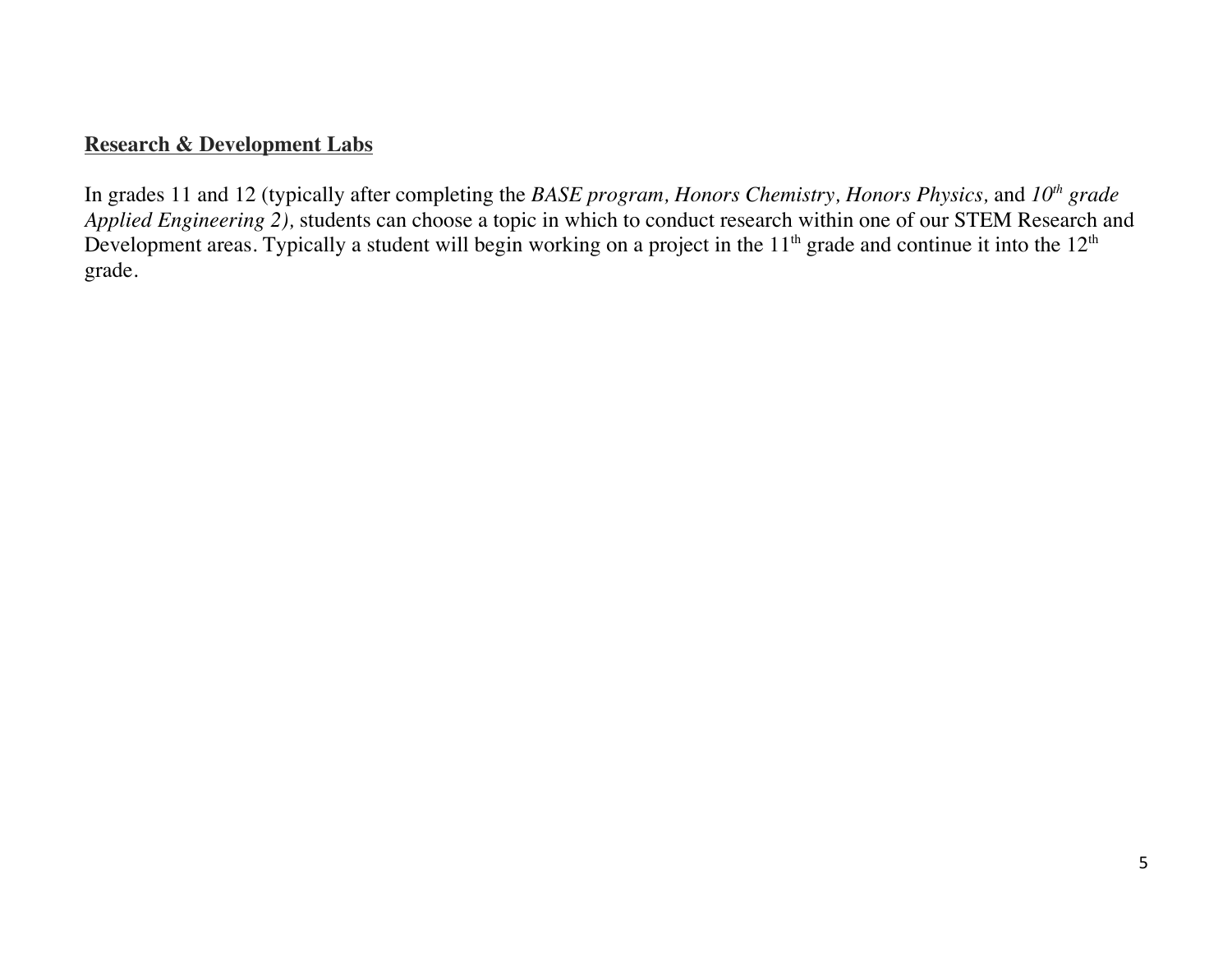# **Sciences**

# **Core Science Courses**

# *Honors Biology*

Honors level freshman Biology course at PRISMS is an intense introductory course that equips students to think seriously about science. The course focuses on cellular processes found in living organisms (cell cycle, cell structure and function, and metabolism), genetics, molecular biology (DNA replication and protein synthesis), the biological basis of evolution, and ecology. Laboratory work is an integral part of this course. Honors Biology requires strong study skills and an ability to work independently and in small study groups. Research skills covered in Honors Biology will include descriptive statistics, basic principles of experimental design (such as randomization, blocking, etc.), and essential lab notebook skills.

Credits: 1.0 Prerequisites: None

*The PRISMS BASE Program bridges a common topic of study between the arts, science and engineering. The BASE Program operates through a required three-period block and integrates the instructional objectives of English 9, focusing on the arts, science, focusing on biology and applied engineering. The BASE Program uses a process-oriented approach to help students establish connections across the disciplines and attain the objectives for each course. Student groups learn to collect and analyze data, conduct literature searches, and prepare publications and presentations through long-term independent scientific research.* 

#### *Honors Chemistry*

The Honors level Chemistry course at PRISMS is a study of the structure, behavior and properties of matter. Topics include: dimensional analysis, significant figures, stoichiometry, solutions, gases, thermochemistry, atomic structure and nuclear chemistry, electronic structure and periodicity, chemical bonding and intermolecular forces, basic chemical kinetics and equilibrium, acid-base chemistry, and electrochemistry. Students are expected to have a strong foundation in algebra. Research skills covered in Honors Chemistry include data analysis and graphing, scientific writing, and more advanced aspects of lab notebook completion.

Credits: 1.0 Prerequisites: None

*Core Sciences cont. on next page:*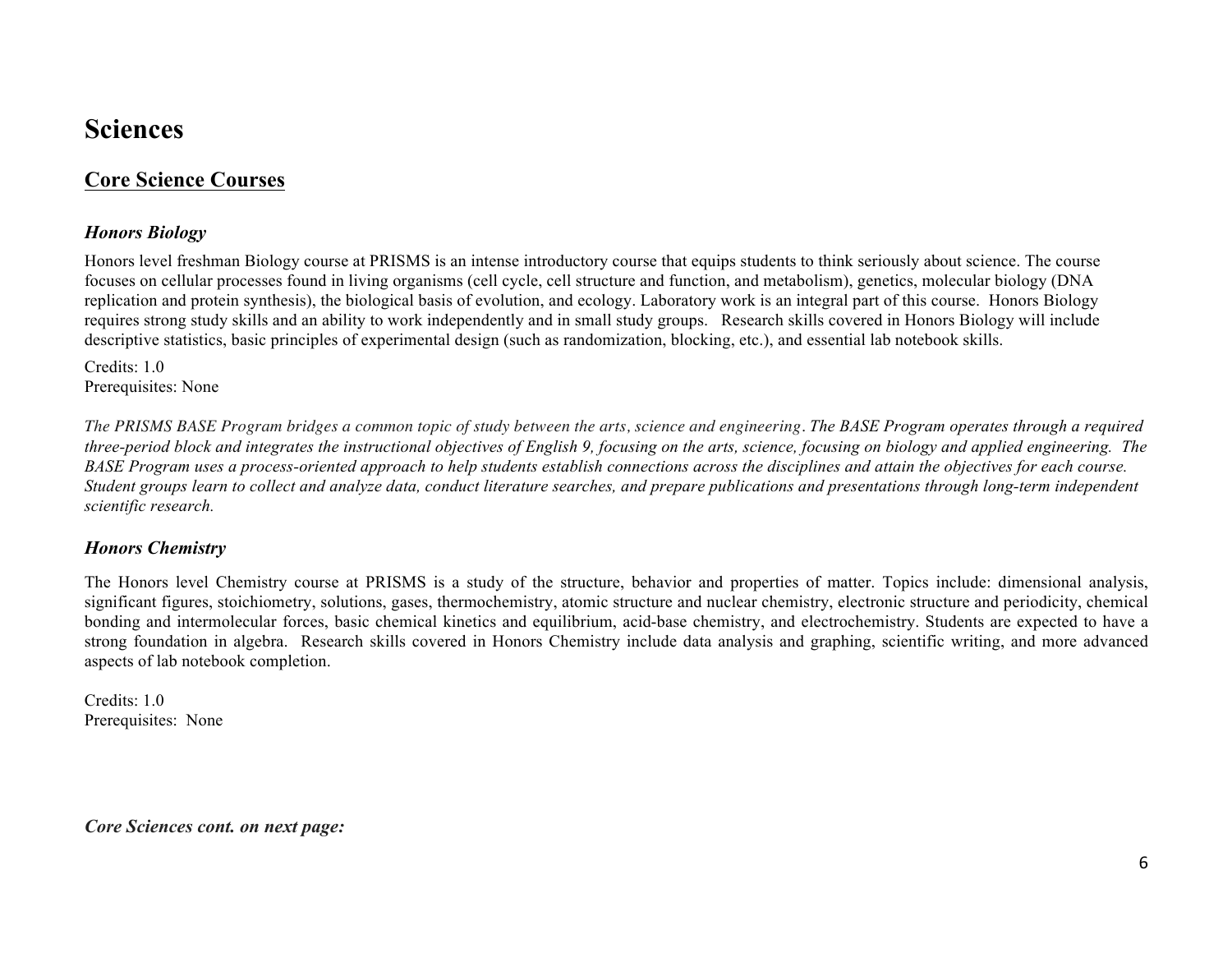## *Honors Physics*

Honors Physics is a non-calculus based conceptually and mathematically rigorous first year university preparatory course. The course design requires students to develop a solid background in the conceptual basis of physics, as well as strong critical thinking and problem solving skills. The course is a comprehensive treatment of the topics of mechanics, electricity and magnetism, and waves and oscillations. When time allows, other topics in thermodynamics or modern physics may be treated on an instructor-specific basis. Laboratory-centered, the course exposes students to the methods of scientific inquiry. Research skills developing during the class include: basic experimental design, data collection and analysis, error analysis, peer-review system, graphical representation of data, preparing of a basic scientific report, and oral presentations.

Credits: 1.0 Prerequisites: Sufficient score on the math placement test

# **Elective Science Courses**

### *AP Biology*

This college-level course is recommended for students who intend to major in biological sciences such as biochemistry and/or medicine. AP Biology provides students with the conceptual framework, factual knowledge, and analytical skills necessary to critically handle the rapidly changing science of biology. The emphasis of this laboratory course is to develop an understanding of concepts and of science as a process rather than an accumulation of facts.

Credits: 1.0

Prerequisites: Permission from Department Head and Administrative approval. Students admitted will typically have completed Honors Biology (with a grade of B or better) and have completed Honors Chemistry (with a grade of B or better) or are taking it concurrently.

#### *Molecular Biology and Biotechnology*

This is an advanced, lab intensive course in which students apply modern molecular biology techniques to explore aspects of cell biology and biotechnology. Students will perform numerous techniques during the course, including PCR, bacterial transformation, gel electrophoresis, SDS-PAGE, Western Blot, protein purification and chromatography, and RNA purification and quantification. The course uses the lab techniques as a means to develop a student's understanding of molecular processes and not simply to learn a given lab technique.

Credits: 0.5 (Fall Semester) Prerequisites: AP Biology with a grade of B or better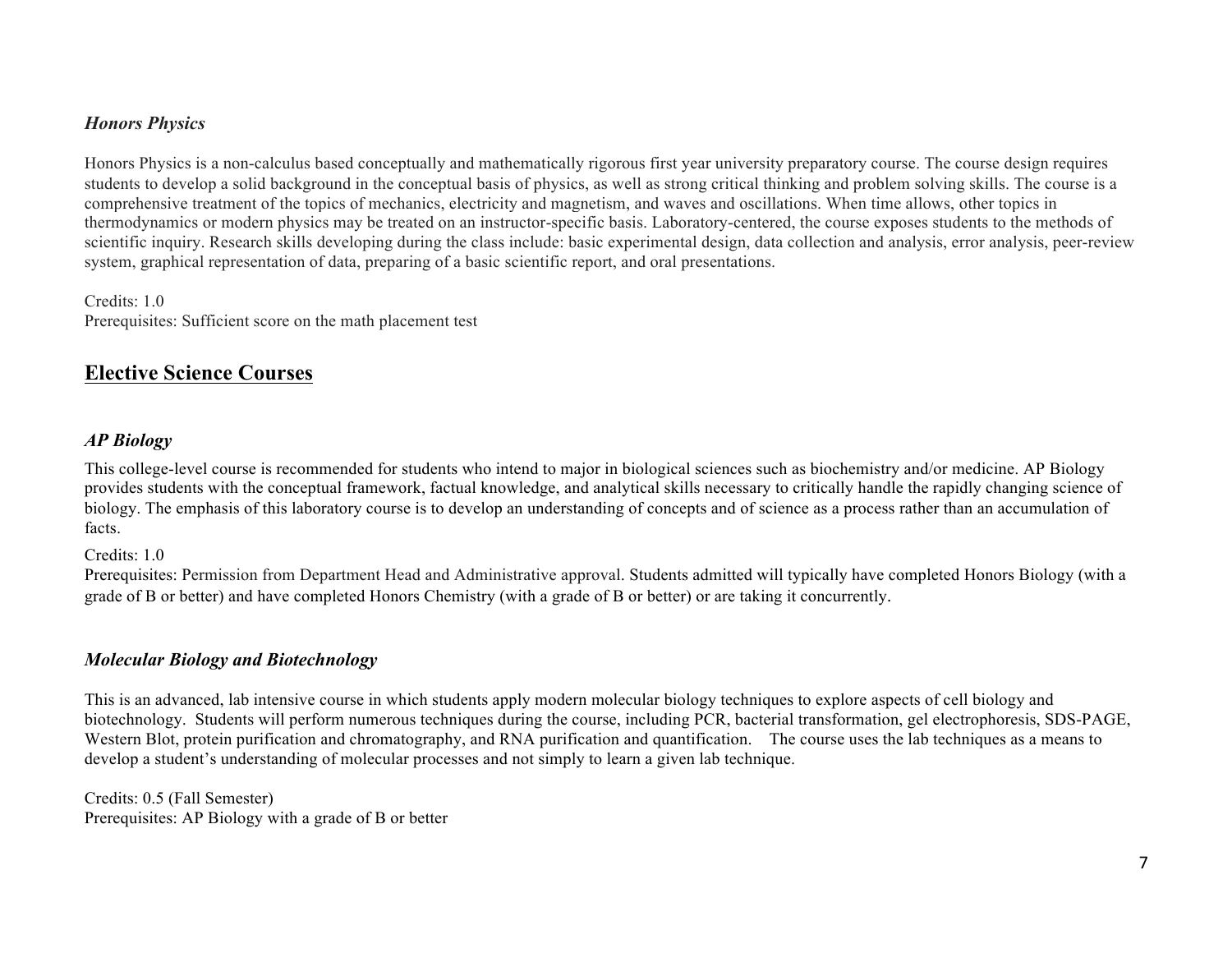#### *Advanced Topics in Molecular Biology*

This is a seminar style course where students will explore advanced topics in molecular biology through reading the primary literature as well as creating and carrying out exploratory lab exercises (when applicable). Specific topics to be covered will be determined with student input. Class time will focus on the detailed review of a given paper(s) and class discussions will be led by the students.

Credits: 0.5, (Spring Semester) Prerequisites: AP Biology with a grade of B or better.

#### *Neuroscience, Psychology, and Philosophy*

This full year course will cover the human mind from biological, psychological, and philosophical perspectives. A variety of topics will be discussed: memory, intelligence, creativity, neurological and psychiatric disorders, thought experiments in philosophy, free will, consciousness, evolutionary psychology, moral philosophy, and artificial intelligence. This course will emphasize discussion and projects in which students can explore their personal interests in brain science and philosophy.

Credits: 1.0 Grades: 11, 12 Prerequisites: AP Biology (can be taken concurrently with this course)

### *AP Chemistry*

This course is structured around the six big ideas (BI) in the AP Chemistry Curriculum Framework and is designed for students who have completed oneyear of high school chemistry and have a strong foundation in math (the College Board recommends that students have successfully completed two years of algebra, e.g., Algebra 1 and Algebra 2). Overall, this course differs from Honors Chemistry in the breadth and depth of topics covered, textbook, emphasis on mathematical relationships and formulation, nature and variety of laboratory coursework, pacing, and time required by the students. It is assumed students have a thorough knowledge of the topics covered in the first year course; these topics are reviewed in-depth in a summer homework assignment and briefly in class so that more time can be spent deepening and extending the students' understanding of chemistry.

Credits: 1.0

Prerequisites: Honors Chemistry (B minimum) and completion or concurrent enrollment in Advanced Algebra.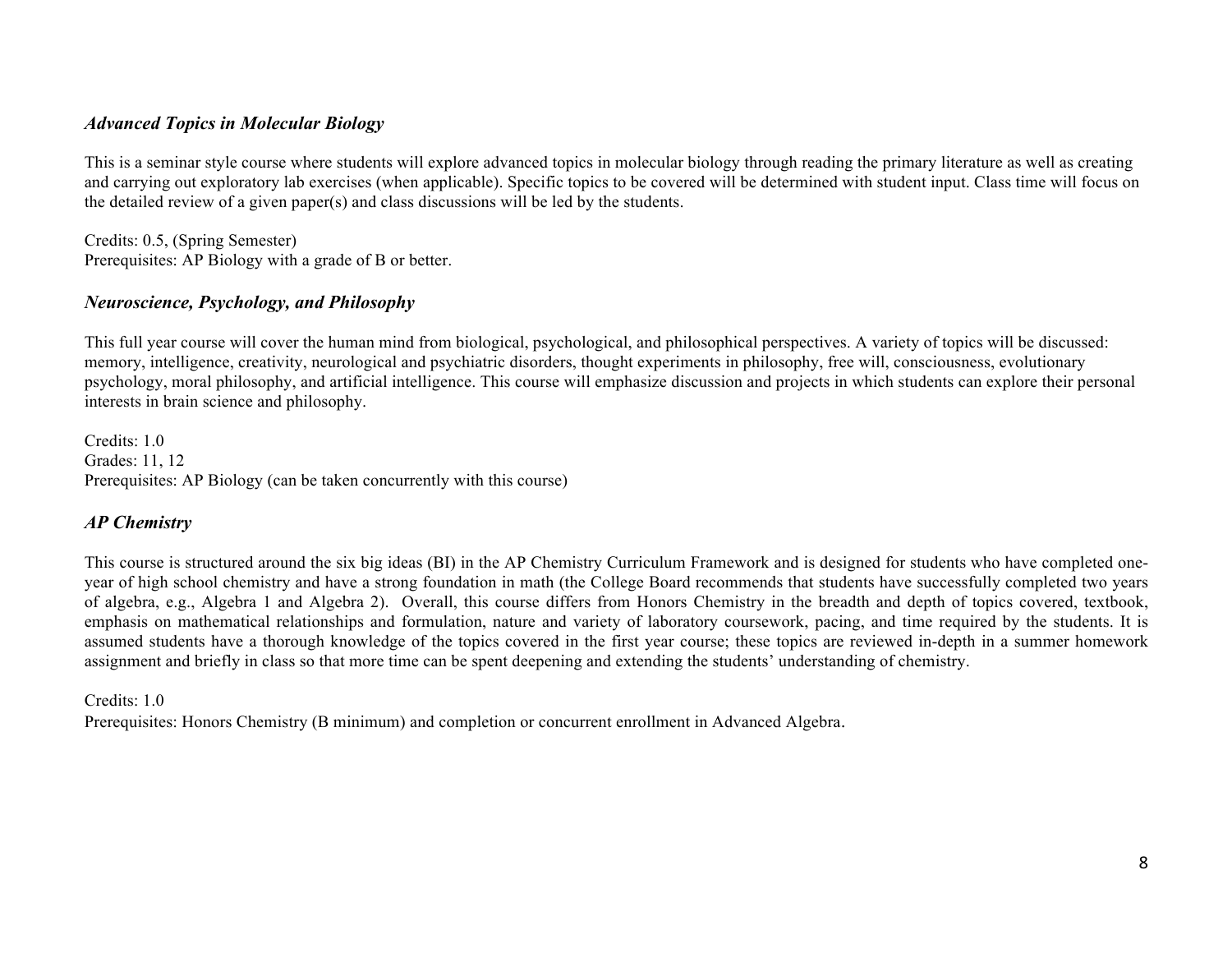#### *Organic Chemistry & Biochemistry*

An introduction to the principles of organic chemistry and biochemistry, including the relationship between structure, properties, and reactivity of organic compounds including amino acids and carbohydrates.. Examples of organic chemistry in biology, medicine, and industry will be presented for discussion. Typical laboratory techniques for the synthesis, isolation, purification and identification of organic compounds will be taught. Recommended for students with an interest in studying biology or chemistry in college.

Credits: 1.0 Prerequisites: AP Chemistry with a grade of B or better

# *Inorganic & Analytical Chemistry (NOT OFFERED in 22-23)*

This course is a year-long intensive post-AP elective in PRISMS with two parts of main contents, inorganic chemistry and analytical chemistry. In the first semester, a comprehensive and contemporary introduction of the diverse and fascinating discipline of inorganic chemistry is provided. It covers advanced atomic structure and bonding theory, acid-base chemistry, crystalline solid state, descriptive chemistry of main group elements, coordination chemistry, and organometallic chemistry, as well as the development and perspective of inorganic research. Examples taken from recent publications and seminar talks presented by students during the semester will be discussed. In the second semester, an introduction to analytical chemistry, including topics such as data handling and analysis, volumetric titrations (acid-base, redox, precipitation, and complex), separation techniques, molecular spectroscopy (including UV-visible spectroscopy, molecular fluorescence, and infrared analysis) as well as sample preparation is covered.

Credits: 1.0

Prerequisites: One year of AP Chemistry or the equivalent, with grades of B+ or better. Students without adequate background may not be able to keep up with the course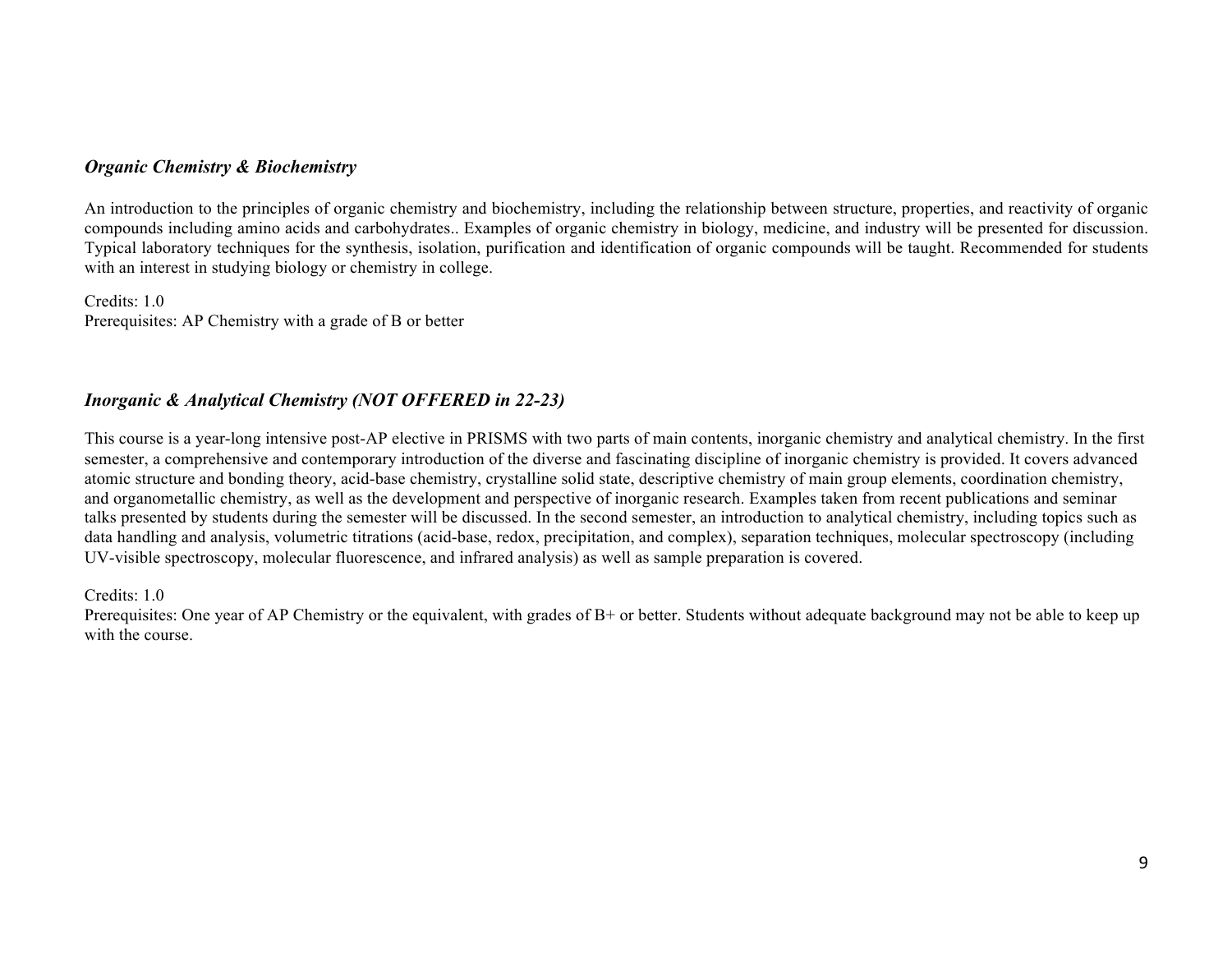## *AP Environmental Science*

Environmental science is an interdisciplinary science. The goal of the AP Environmental Science course is to provide students with the scientific principles, concepts, and methodologies required to understand the interrelationships of the natural world, to identify and analyze environmental problems both natural and human-made, to evaluate the relative risks associated with these problems, and to examine alternative solutions for resolving or preventing them. The AP Environmental Science course will include a strong laboratory and field investigation component. The goal of this component is to complement the classroom portion of the course by allowing students to learn about the environment through firsthand observation. Experiences both in the laboratory and in the field, provide students with important opportunities to test concepts and principles that are introduced in the classroom, explore specific problems with a depth not easily achieved otherwise, and gain an awareness of the importance of confounding variables that exist in the "real world".

#### Credits: 1.0

Prerequisites: Honors Biology (B minimum) and Honors Chemistry (B minimum)

### *AP Physics C*

Students study a mathematically substantial formulation of Newtonian mechanics (first semester) and electricity and magnetism (second semester), including vector and calculus-based treatment of particle kinematics (motion), energy, linear momentum, angular momentum, systems of particles, oscillators, and Newtonian gravity in the first semester. Topics covered in the second semester include electromagnetic fields, superposition, electrostatics, magnetostatics, induction, electric currents and elementary circuits, Maxwell's equations in integral form and the Lorentz force law. Students are thoroughly prepared to take both the Mechanics and Electricity and Magnetism sections of the Advanced Placement Physics C examination.

#### Credits: 1.0

Prerequisites: Honors Physics with a grade of B or better. AP Calculus is strongly recommended, but can be taken concurrently.

### *Modern Theoretical Physics*

Modern physics refers to physics developed in the 20th century, concerned with the behavior of matter and energy under extreme conditions or on the very large (the universe) or very small (sub-atomic level) scale. Modern theoretical physics offers a comprehensive review of special theory of relativity, atomic and nuclear physics, and quantum mechanics. Modern Theoretical Physics is the post AP physics sequence designed for the students who are interested in modern theoretical physics after they have learned AP physics course. The goal of this course is designed to give the students an overview of modern physics concepts and theories focus on special theory of relativity and quantum mechanics. This course involves more higher-level mathematics such as ordinary and partial differential equations, matrix, linear algebra and complex number.

Credits: 1.0, Prerequisites: AP Physics with a grade of B or better.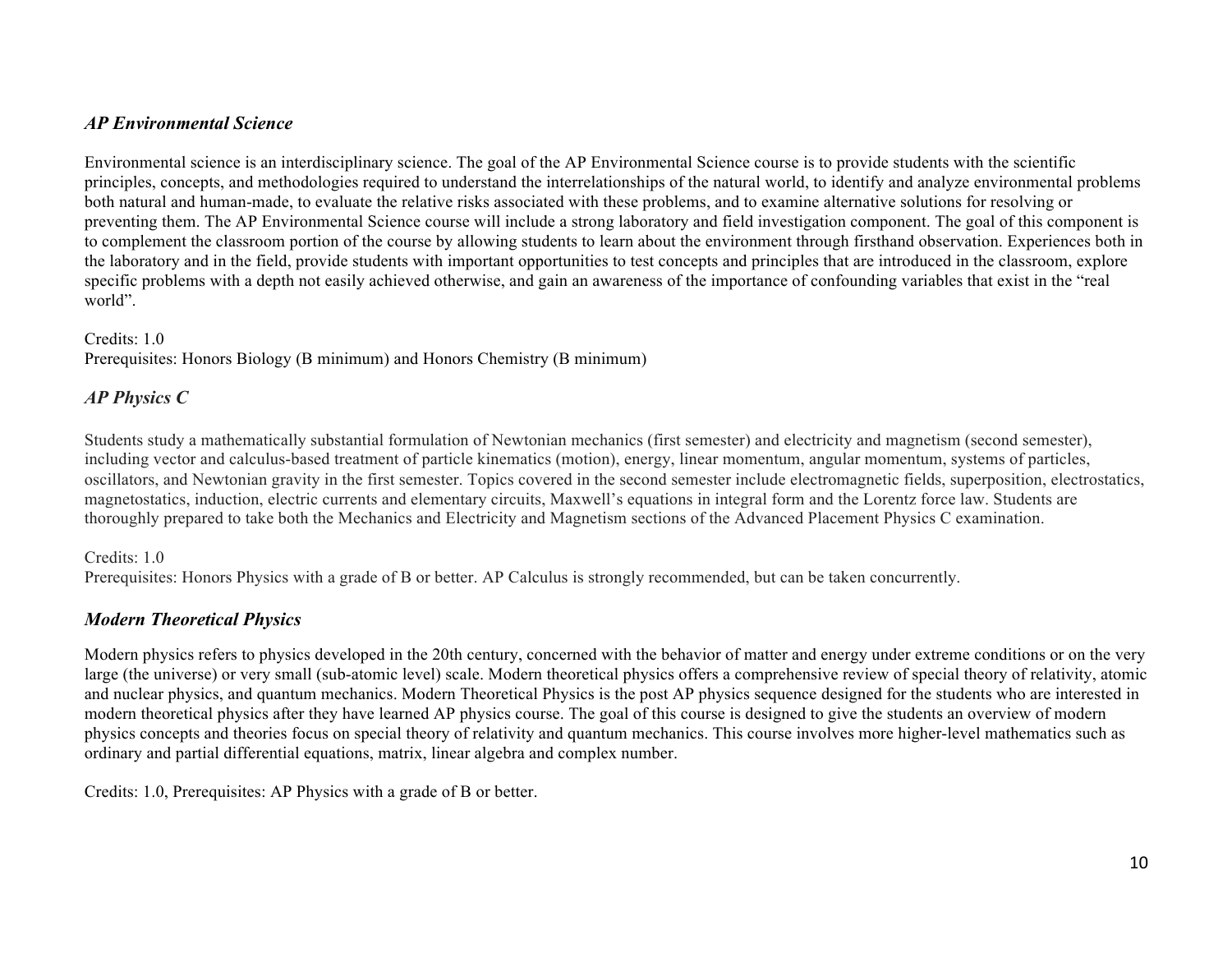## *Astrophysics and Astronomy* (NOT OFFERED IN 22-23)

This course provides an overview of applying the laws of physics to distant regions where physical conditions can only be inferred from the emission of electromagnetic radiation. During the course you will learn about the Sun and the Solar System, the stars and the Galaxy, distant galaxies and quasars, and the beginning of the Universe. The goal of this course is to design to give the students who are interested in astronomy and astrophysics a chance to learn how to apply basic physics in situations that are often extreme compared to those found on Earth if they want both a solid grounding in physics and a greater understanding of astronomy.

Credits: 1.0 Prerequisites: AP Physics

### *Data Science I*

Data Science I is designed to teach students how to analyze data using the R language, as well as how to present results from data analysis. In the modern world, data are coming from different sources and in different formats: sensors, surveys, databases, or downloaded from the internet. Often these data will have a "messy" structure or will be missing values, and thus present a unique challenge to data analysis. Students will learn how to access data from various sources and to reshape, organize and clean it. Basic statistical information and plots will be employed for initial exploratory analysis. We shall also cover techniques for creation of highly customized, professionally looking data plots. Students will learn how to create interactive plots and interactive web applications (using R Shiny) and how to present data visually to a wide audience. Linear models will be used to perform a basic modeling. This class involves a lot of coding and practical exercises in R.

Credits: 0.5 Prerequisites: Advanced Algebra with a grade of B or better.

### *Data Science II*

Data Science II will cover selected topics of machine learning. When data are cleaned and properly analyzed (topics covered in Data Science I), it is possible to create a "prediction" model to perform such tasks as the prediction of a projected salary, classifying emails to spam or ham, find "clusters" of friends on Facebook, or detect a fraud transaction on a credit card. Students will obtain skills in doing regression, classification, clustering and anomaly detection. The following algorithms will be covered: k-nearest neighborhoods, linear model, logistic regression, LDA, QDA, polynomial regression, splines, GAMs, tree-based methods, SVM. The coverage will include resampling methods, regularization, principal components, and text mining.

Credits: 0.5 Prerequisites: Data Science I with a grade of B or better.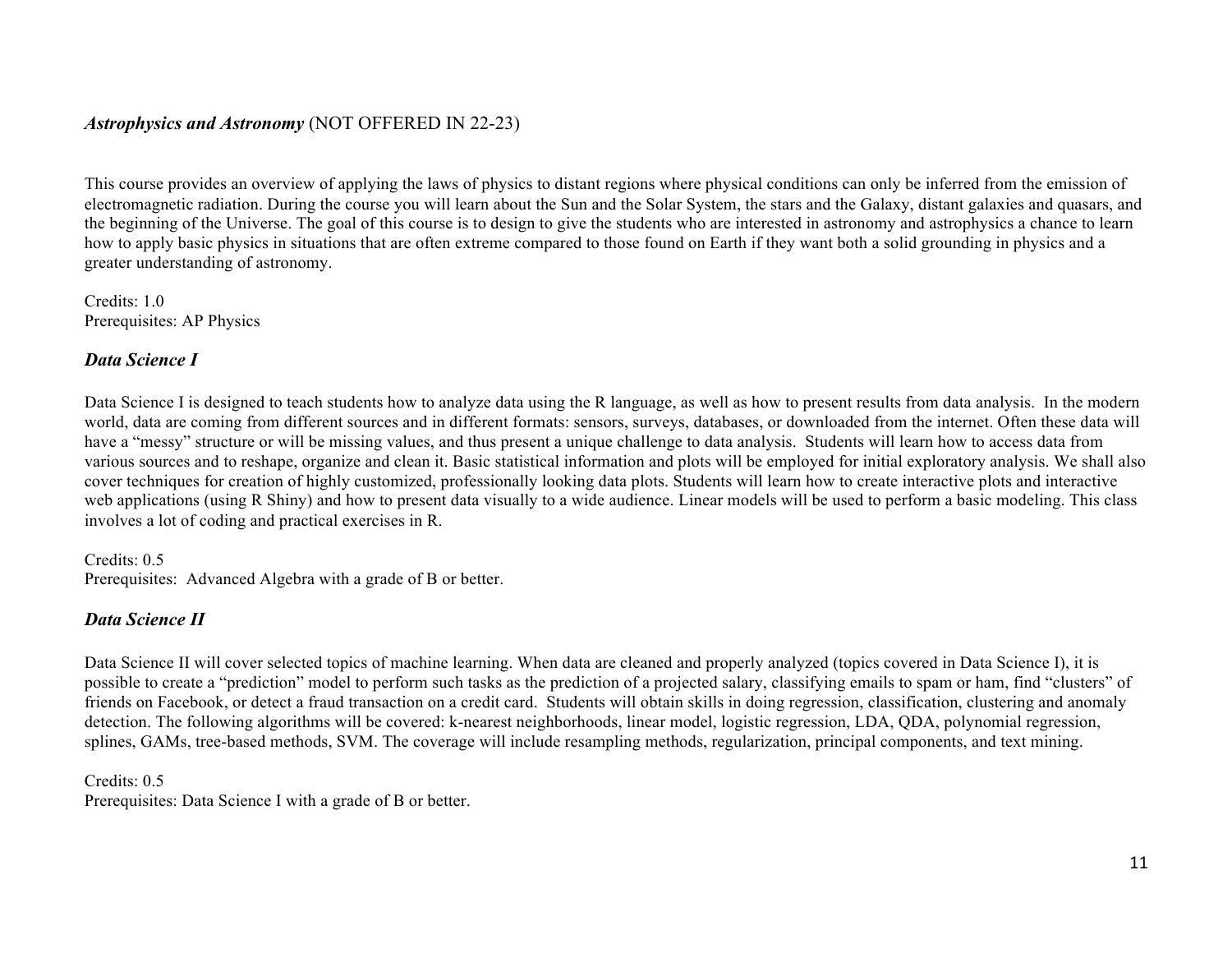# **Applied Engineering & Computer Science**

*Our Foundational Program is known as BASE (Bridging the Arts, Science and Engineering). Our aim is to give all our freshman a common experience*  where they not only learn important foundational content in Biology, Literature, and Applied Engineering, but they also learn about the multi-disciplinary *nature of research, collaboration, cooperation and are introduced to important research skills like: Forming a valid question, reviewing and evaluating research literature, designing an experiment, analyzing data, communicating research or development findings.* 

# **Core Engineering Courses**

#### *Applied Engineering 1*

Applied Engineering 1 (AE1) introduces students to the technical application of engineering disciplines through the use of the engineering design process and a highly technical laboratory environment. This course serves as the cornerstone of the PRISMS Engineering program as it engages students in the physical application of complex theoretical topics including basic electronics, engineering design, prototyping, robotics and engineering research. In addition, AE1 is an integral part to the PRISMS BASE program, which bridges a common topic of study between the Arts, Science and Engineering. Within the BASE program, AE1 students will work in teams to research, design, construct and test a sensing device to support a scientific study.

Credits: 1.0 Prerequisites: None.

# *Applied Engineering 2*

Applied Engineering (AE2) continues engineering based exploration through a series of problem based labs that focus on 3 core engineering disciplines: Aerospace, Electrical & Mechanical. Throughout the year, students will work in both classroom and laboratory settings to study circuit design, microcontroller programming, data acquisition, prototyping, and robotics. In Addition, students will conduct a cumulative research project to demonstrate their newfound skills. This project will be based on topics pertaining to one of the engineering disciplines mentioned and will be featured in an exhibition at the end of course.

Credits: 1.0 Prerequisites: Applied Engineering 1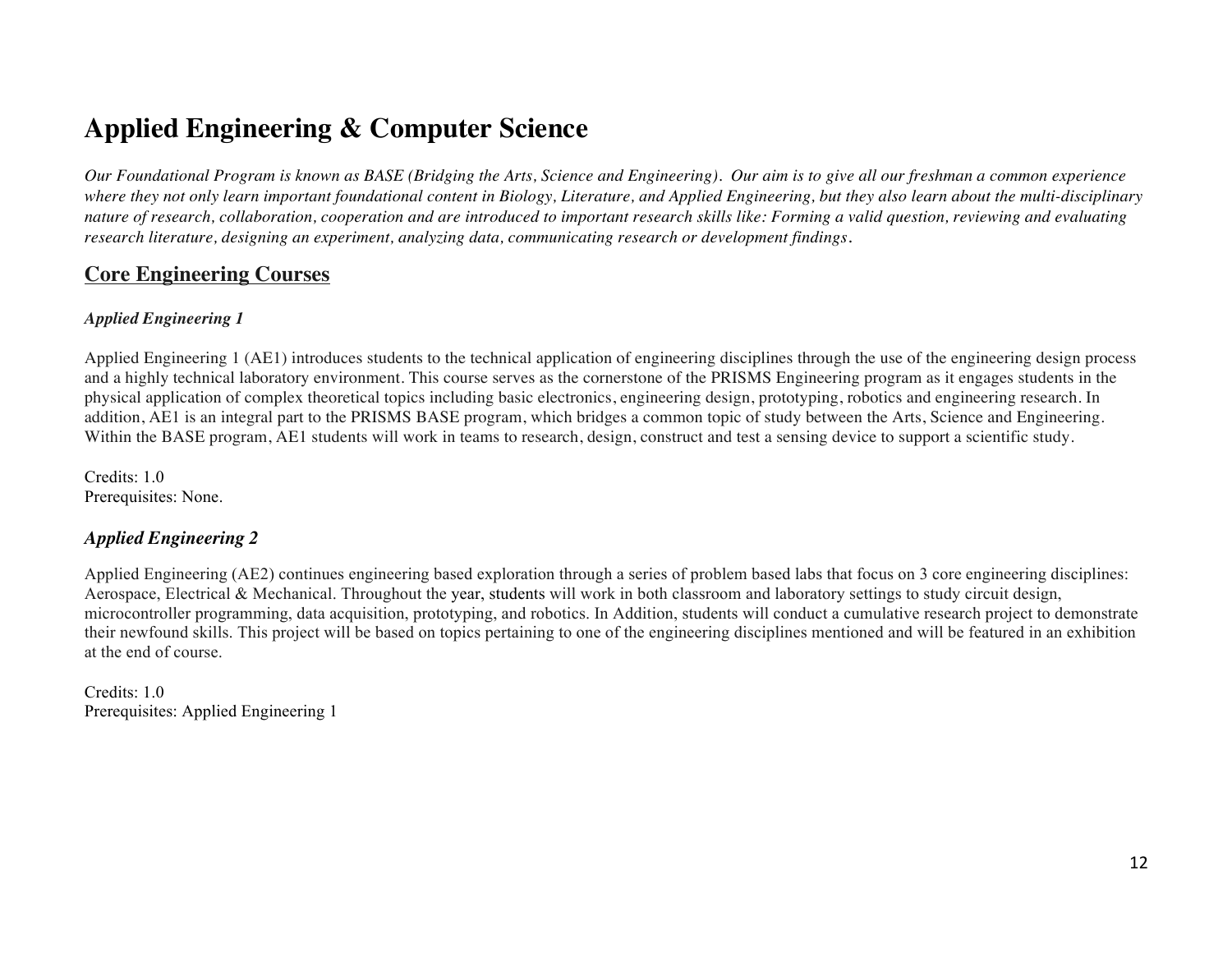# **Elective Engineering Courses**

### *Advanced Robotics*

Advanced Robotics is a problem-based course that explores methods in which higher level spatial awareness and control algorithms are applied to complex robotic systems. Within the course, students will learn about closed loop systems, sensing and navigation, multi-method locomotion, kinematic design and analysis, wireless control methods and data integrity, industry-standard solid modeling software, 8-bit and 32-bit mobile computing platforms, programming and manufacturing. These concepts will then be applied through the implementation of the Engineering Design Process to the design and construction of multiple robotic systems.

Grades: 11, 12 Credits: 1.0 Prerequisites: Applied Engineering 2

### *Industrial Design*

Industrial Design bridges the gap between Computer Aided Design and Prototype Manufacturing. Throughout the course, students will solve technical problems by combining human factors with the Engineering Design Process to produce creative and unique solutions. Students will investigate multiple materials and processes through the use of sketching techniques, industry standard solid modeling software, "blueprint" layout, CNC machining, woodworking, metalworking, plastic forming, screen printing and multi-material 3D printing. The course will conclude with the production of a technical portfolio detailing the Design Process of each design.

Grades: 11, 12 Credits: 1.0 Prerequisites: Applied Engineering 2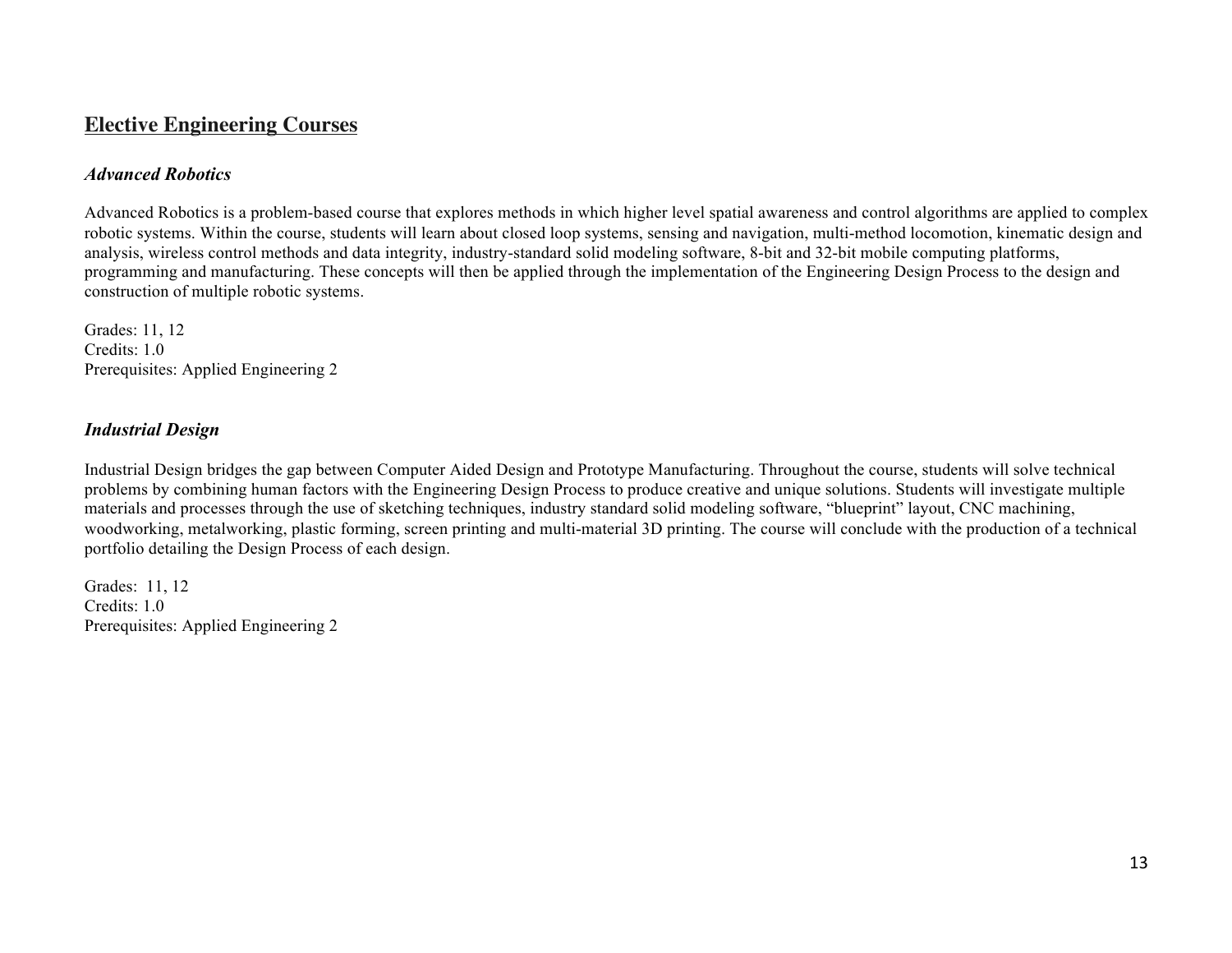# **Core Computer Science Course**

#### *Principles of Computer Science*

Students will learn the relationship between Computer Science and STEM, the concepts of Computer Science, Software Engineering, Information Technology, and Computational Thinking. The long-term goal of this course is for students to establish a solid understanding of the domain; knowing how we got here, where we are heading; knowing how to protect ourselves from damages caused by it, now and in the future; knowing how to apply what we learn to help, instead of hurt others; knowing how to apply what we learn in further studies and research; knowing how to analyze selected current events; and building a vision to prepare for being future leaders. Throughout the course, students will develop problem solving skills using Object Oriented Programming and will cover 75% of AP CS A topics: types, objects, boolean, iteration, classes, array, arraylist, 2D array, inheritance, and recursion.

Credits: 1.0 Prerequisites: None

# **Elective Computer Science Courses**

### *AP Computer Science A*

The purpose of this course is to prepare students for the Advanced Placement Computer Science A examination, for which college credit and/or placement may be given, if a qualifying score is achieved. Content of this college-level course corresponds to the syllabus of the College Board Advanced Placement Program for Computer Science A. Students will design software to solve problems iteratively or recursively, and use data structures, such as arrays, lists, stacks, and queues, to represent information within a program. Students will also gain a working knowledge of the major hardware and software components of computer systems. Java is the main vehicle for implementing solutions to problems. All students are required to take the Advanced Placement exam.

#### Credits: 1.0

Prerequisites: Principles of Computer Science with a grade of B or better.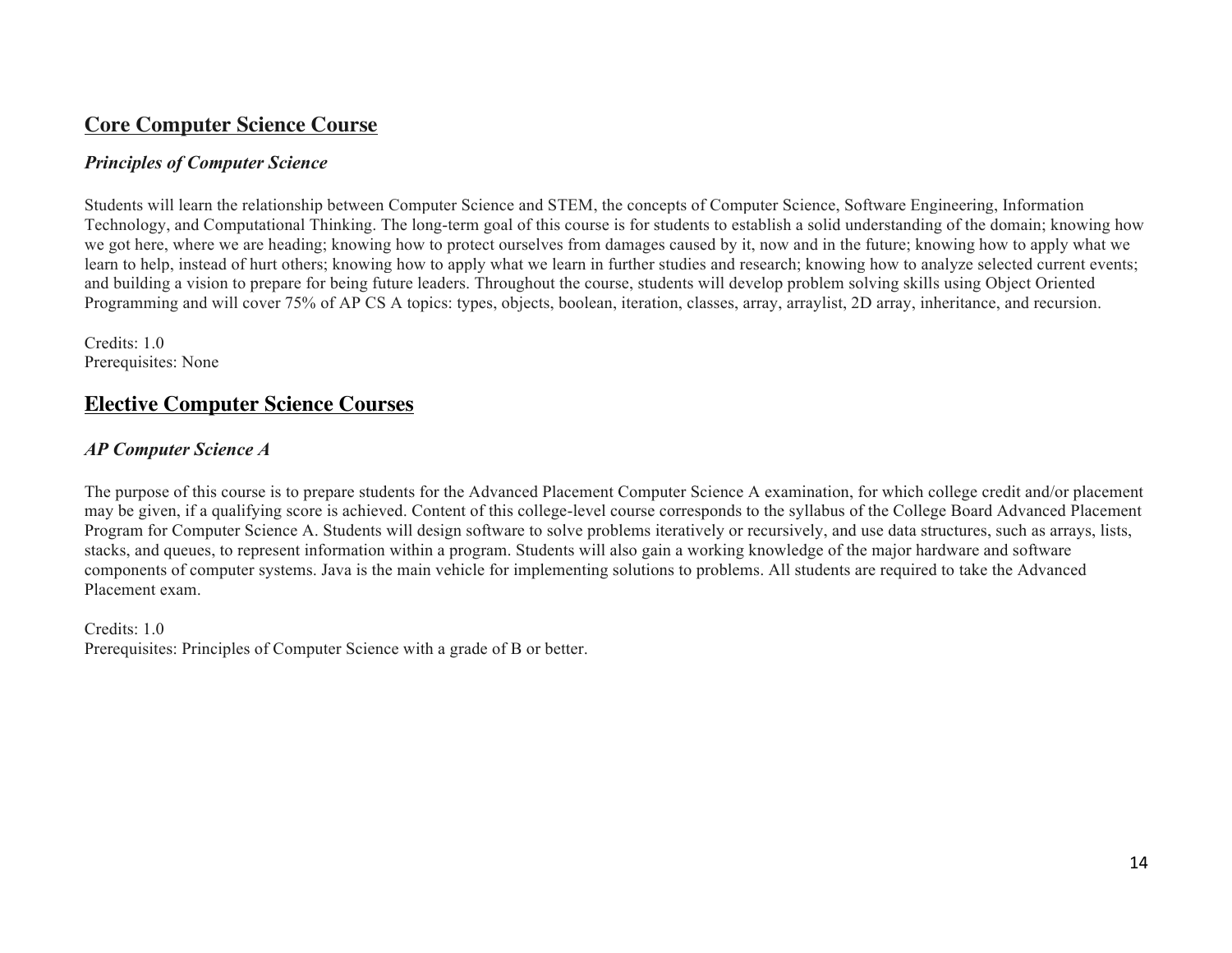## *AP Computer Science A+ (PLUS)*

AP CS A+ explores algorithms and data structures beyond the traditional AP CS A domain, such as linked lists, stacks, queues, trees. The course will strengthen a foundation of computer science to prepare students for higher level courses in Artificial Intelligence and AI/CS Research. Students who are placed into this course, via placement test, should be proactive learners, have a deep passion for computer science, and are already proficient at programming in Java. Approximately 75% of the course will explore content that is above and beyond the standard AP CS A curriculum.

Credits: 1.0

Prerequisites: Principles of Computer Science (or equivalent) with a grade of B or better and teacher approval

## *Artificial Intelligence* (NOT OFFERED IN 22-23)

Students study Artificial Intelligence (AI) topics in a variety of contexts with an emphasis on understanding the status of this field, hands-on experiments, and its current and future impact. Activities include studying the evolution of AI, practicing the common approaches, comparing different approaches for knowledge representation, examining search-select algorithms, following the major players and their main projects, investigating the acceptable predictions, considering the relationships with other disciplines, and discussing the impact to the future of our society. Programming and research assignment examples: Calculus problem solver, self-guided EV3 rover, smart Alice actors, learning process in Virtual Reality, AI methods comparison, and human-machine interaction with NAO robot.

Credits: 1.0 Prerequisites: AP Computer Science A

#### *Artificial Intelligence In Action*

Currently, Artificial Intelligence (and its subfields) has been used in many places, some applications are advertised, some are not; some applications are well done, some are with problems. This course will go through major applications being worked on by universities and corporations, major worldwide problems that can be candidates for Artificial Intelligence, and lessons learned from examples of misuse and abuse of Artificial Intelligence. In addition, this course will identify some topics suitable for study and research in high schools.

Credits: 1.0 Prerequisites: AP CS or teacher permission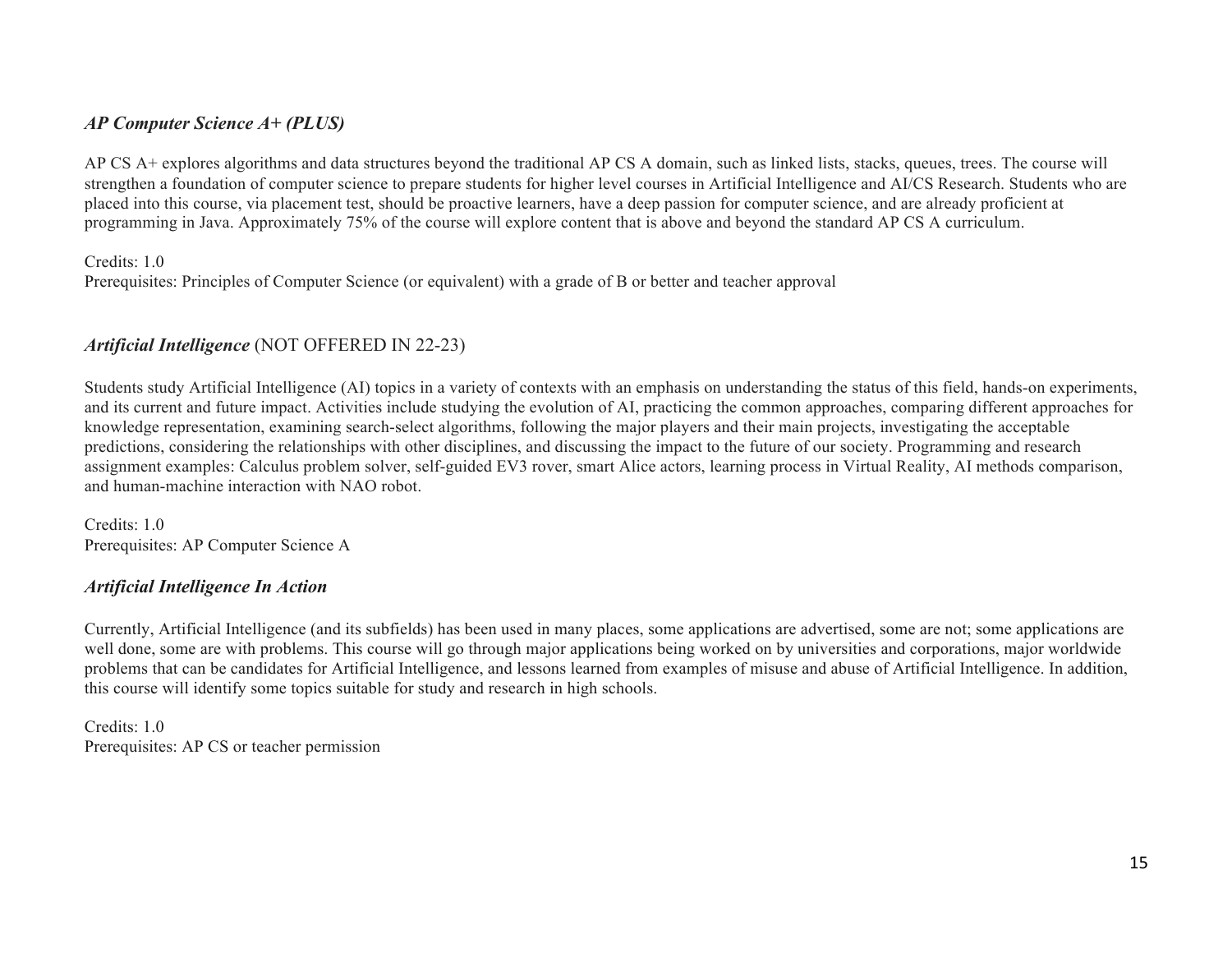# **Mathematics**

# **Core Mathematics Courses**

### *Foundations of Mathematical Thinking (FMT)*

This original, newly designed course at PRISMS is created to give freshmen the broadest overview of mathematics. It offers students strong core knowledge of mathematics, as it explores connections between different mathematical disciplines. This course involves the study of the techniques and language of mathematics that are essential for students to comprehend and solve real world situations. FMT encompasses numerous mathematics fields, merging the traditional Algebra 1 and Geometry courses into one, and is taught at a faster pace and in more detail than a standard freshman  $(9<sup>th</sup> grade)$ mathematics course. The FMT course is open to students who are starting their first year in PRISMS.

Credits: 1.0 Prerequisites: None

#### *Advanced Algebra*

Advanced Algebra is the second course in PRISMS sequence. Having covered the foundational algebra topics in FMT course, students are now able to move on to a more rigorous study of algebra. This course emphasizes the thorough study of functions, focusing on function properties, behavior, graphs and applications. Advanced Algebra also covers polynomials, including operations on polynomials, factoring and solving for roots. Combinatorics is introduced by Pascal's triangle and the explicit and recursive formulas for sequences are studied. Emphasis is placed on nurturing analytical and problemsolving skills and students are encouraged throughout the course to think independently.

Credits: 1.0 Prerequisites: Foundations of Mathematical Thinking.

### *Pre-Calculus*

Pre-Calculus builds upon the knowledge of functions and problems solving techniques introduced in Advanced Algebra, and prepares the student for the challenges of Calculus. The course begins with a study of functions from a Calculus perspective. We explore such topics as continuity, end behavior, extrema, and average rates of change. We then partake in a thorough study of trigonometry, including definitions, laws, proofs, graphs, and applications to triangles and the unit circle. As an extension, we investigate the polar coordinate system, conic sections, vectors, and complex numbers. Additionally, we investigate matrices and their applications, as well as an introduction to the basic calculus concepts of derivatives and integrals.

Credits: 1.0, Prerequisites: Advanced Algebra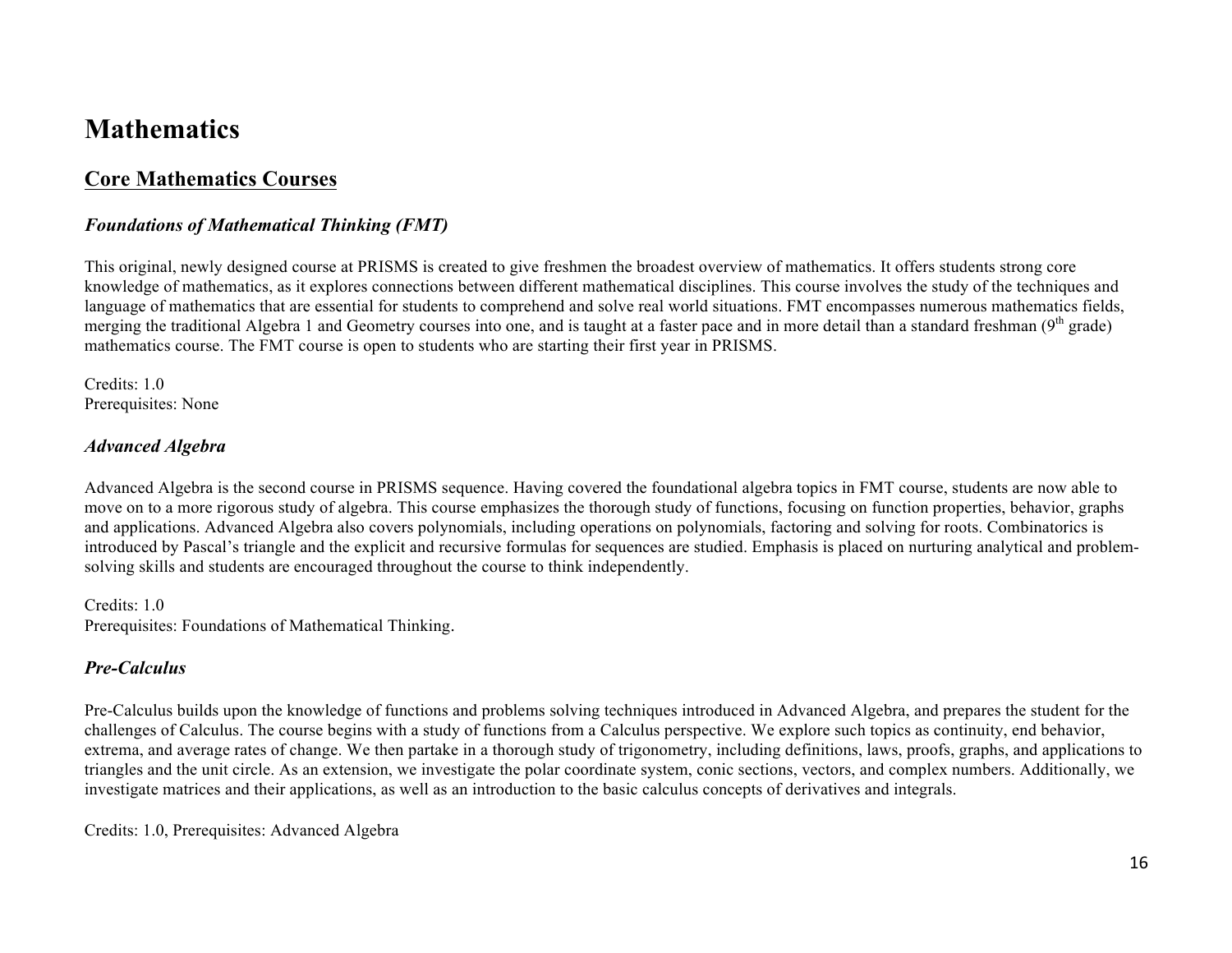## *AP Calculus AB*

This course is a standard Calculus course. An initial study of functions and limits leads to the study of the derivative and differentiation techniques. The relationship between a function and its derivative is carefully developed. Applications of the derivative include local and absolute extreme values. The concepts of the antiderivative and slope fields are introduced. The concept of the integral is formally defined and elementary techniques of integration are studied. The Fundamental Theorem of Calculus is explored and applied. The applications of definite integrals are studied, including finding volumes, and average values of functions.

Credits: 1.0 Prerequisites: Pre-Calculus

## *AP Calculus BC*

This is a standard, college level calculus course, in which we will convey the excitement of the new concepts one can learn from this branch of mathematics. In this course, students study functions, limits, derivatives, integrals, and infinite series. Calculus helps scientists, engineers, and financial analysts understand the complex relationships behind real-world phenomena. Students in this course learn to evaluate the effectiveness of proposed solutions and apply mathematical reasoning to real-world models. Students also learn to understand change geometrically and visually (by studying graphs of curves), analytically (by studying and working with calculus formulas), numerically (by seeing pattern and convergence property of series), and verbally. By learning this course, students can prepare for the AP Calculus BC Exam and further studies in mathematics, science, and engineering.

Credits: 1.0 Prerequisites: Pre-Calculus

# **Elective Mathematics Courses**

#### *AP Statistics*

AP Statistics involves the study of four main areas: 1. Exploring Data: Describing patterns and departures from patterns; 2. Sampling and Experimentation: Planning and conducting a study; 3. Anticipating Patterns: Exploring random phenomena using probability and simulation; 4. Statistical Inference: Estimating population parameters and testing hypotheses. This AP Statistics course is taught as an activity-based course in which students actively construct their own understanding of the concepts and techniques of statistics.

Credits: 1.0 Prerequisites: AP Calculus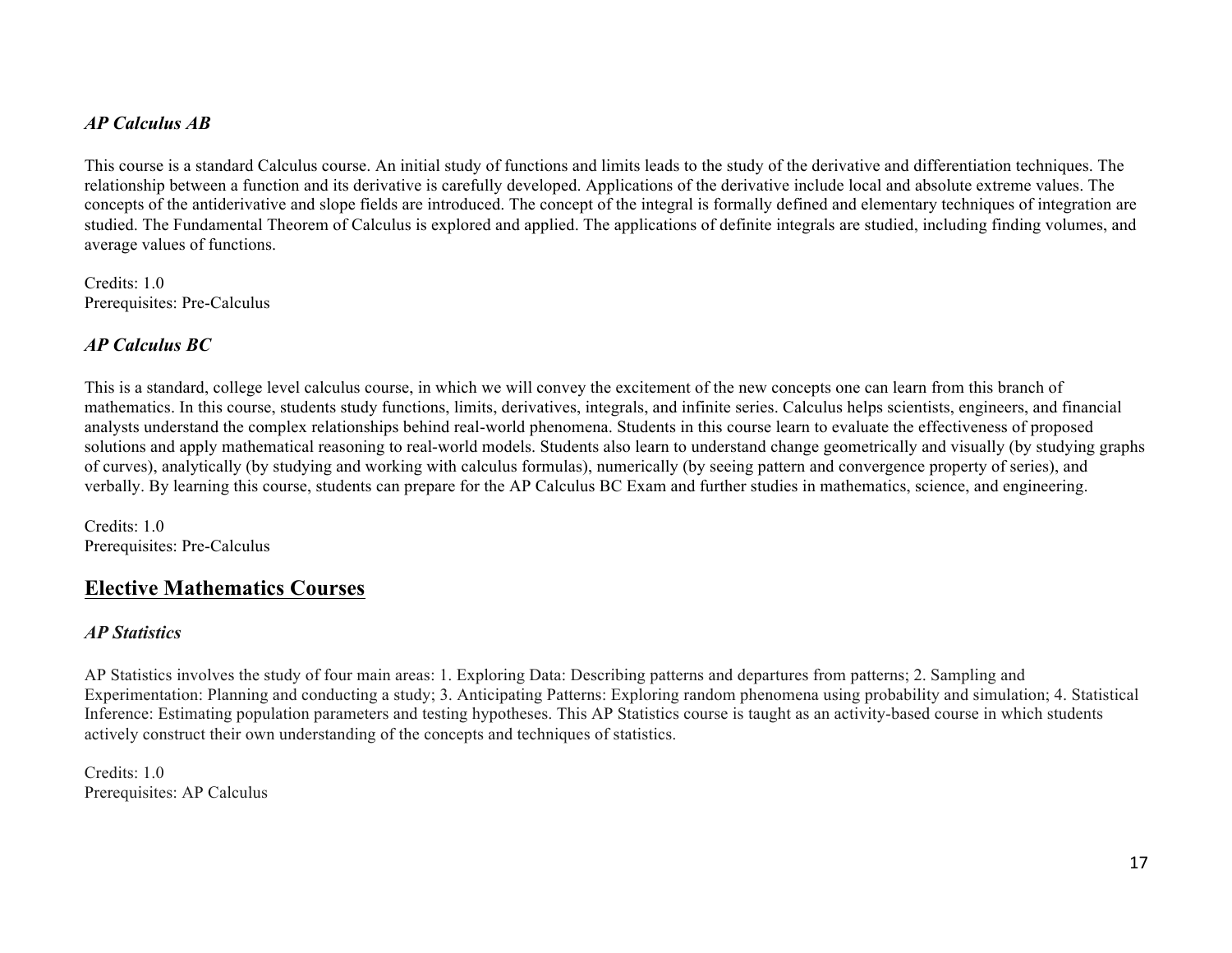## *Linear Algebra*

This college-level course will introduce the matrix theory and basic knowledge of linear algebra, including the study of systems of linear equations, Gaussian elimination, the basic knowledge of vector spaces, linear dependence, linear transformations and matrix representation, the study of matrices, orthogonal reduction, determinants, eigenvectors and eigenvalues, and a variety of applications.

Credits: 1.0 Prerequisites: AP Calculus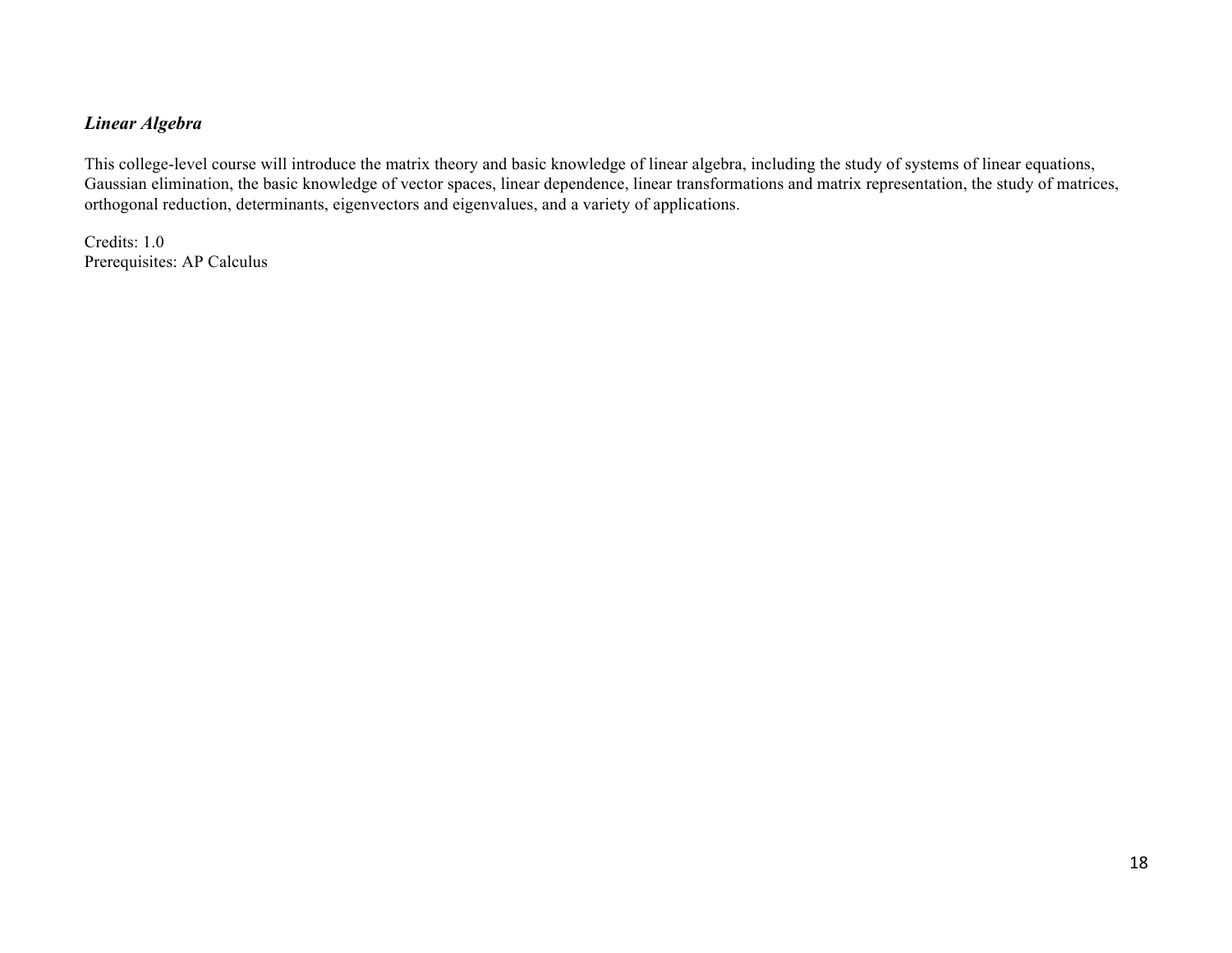# **Humanities and World Languages**

# **Core Humanities Courses**

9th Grade

### *Critical Thinking and Questioning*

"How do you know what you know?" The first-semester freshmen course focuses on the importance of this essential question and on foundational critical thinking skills for success with the broader academic program at PRISMS. Students will consider both the philosophical and practical dimensions of critical thinking and questioning through close reading, class discussions, and writing evidence-based arguments. The course focuses on improving students' writing skills through focused attention on the paragraph. From there, students build their ability to write clear and interesting prose for audiences by focusing on sentence and word choice variety. Additional skill work focuses on note-taking, annotating text, MLA formatting, and calendaring.

Possible titles for study include *To Kill a Mockingbird*, *Fahrenheit 451*, Plato's *Republic*, and the film *12 Angry Men.*

Grade level: 9 Credits: 0.5, Duration: 1 semester – fall Requirement for graduation: Yes

### **The** *BASE Program: Bridging the Arts, Science, and Applied Engineering*

The BASE Program bridges a common topic of study among the arts, science, and engineering and uses a process-oriented approach to help students establish connections across the disciplines. Student groups learn to collect and analyze data, conduct literature searches, and prepare publications and presentations through long-term independent scientific research. A separate grade is awarded for The BASE Program.

Building on what they learned in the first semester, the freshmen turn their attention from how to read and write about literature to how to read and write about science. Students build on their understanding of writing as a process of prewriting, drafting, and revising. The BASE Program puts students into small groups and emphasizes the importance of learning to work on a team and collaborate effectively. Additionally, in the research process, students find, evaluate, and select appropriate sources to access information to create a research paper. They also develop communication skills through listening to and practicing oral presentations. The course culminates in a research paper or poster, depending on the instructors' instructions.

Possible titles for study include various scientific research papers, *Writing Science in Plain English* (UChicago), also *Flatland* or *The Hitchhiker's Guide to the Galaxy.*

Grade level: 9 Credits: 0.5, Duration: 1 semester – spring Requirement for graduation: Yes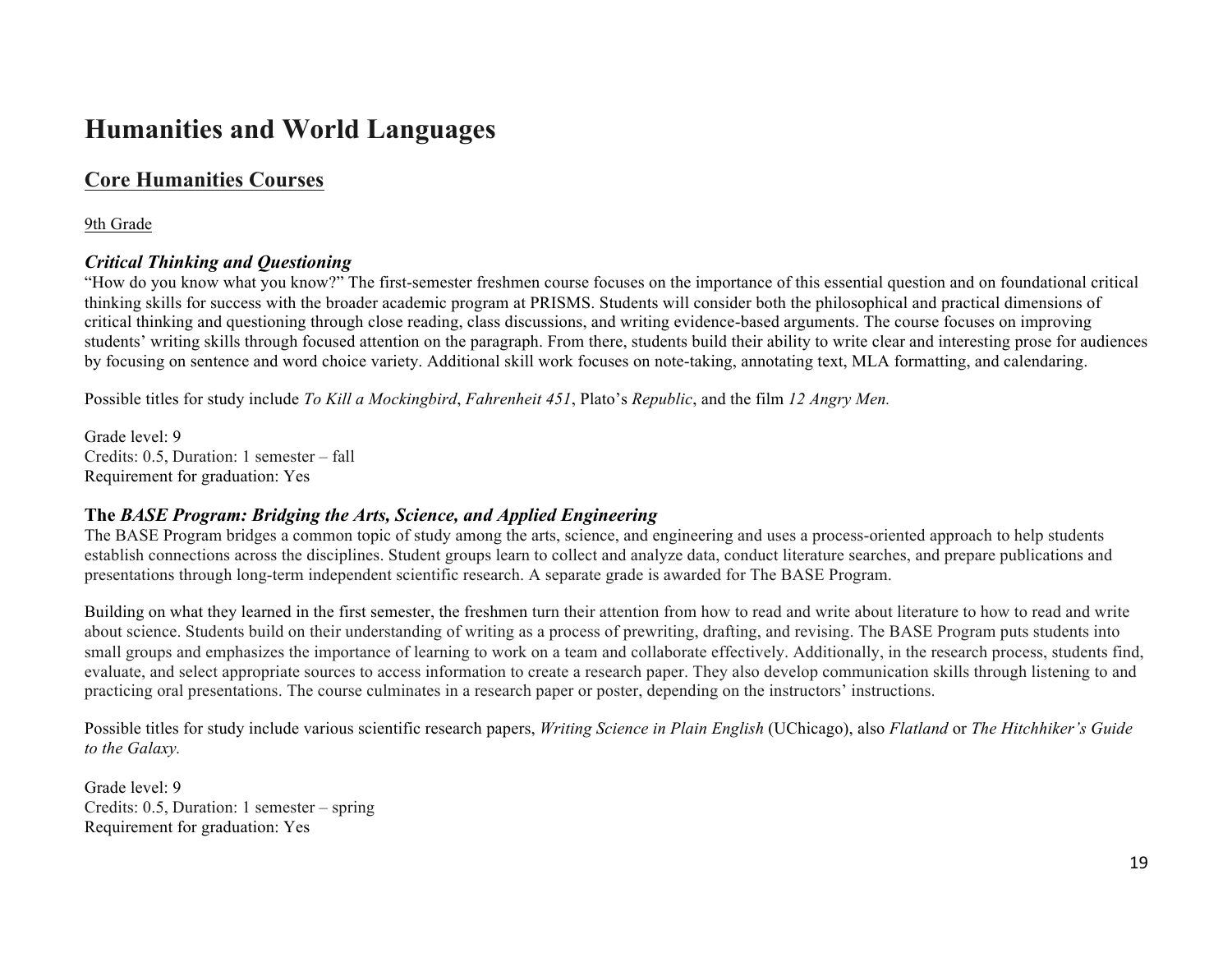#### 10th Grade

#### *Growing Up in America*

This semester will help students connect to the American experience through coming-of-age stories (bildungsroman). To be a teenager is to face many challenges and delights of self-discovery, and the moral, physical, social, and intellectual awakening of young adults has inspired many classic stories. The course will center on novels and short stories that explore issues of identity and community in the American context. Students will continue to practice many of the skills they learned in the ninth grade while developing more sophisticated arguments through extended essays. They will experiment with reading and writing poetry, and they will build their personal authority by writing short personal narratives and critical non-fiction related to contemporary issues facing teens in America. This semester will introduce key literary concepts—theme, character, motif, symbol—with a particular focus on narrative voice and character development. Including historically marginalized perspectives will stretch students' imaginations, exercise empathy, and challenge the myth of American exceptionalism.

Possible titles for study include *House on Mango Street*, *The Catcher in the Rye*, *Adventures of Huckleberry Finn,* "Theme for English B," or *The Outsiders.*

Grade level: 10 Credits: 0.5, Duration: 1 semester – fall Requirement for graduation: Yes

#### *The American Dream*

The second semester of the tenth grade will expose sophomores to classic works of American literature that reveal the many facets of the American Dream, including wealth, innovation, social mobility, immigration, education, and nature. Using classic works from every major period of American literature, students will explore the ways our utopian, democratic values are reflected—and often distorted—in cultural topics as diverse as religion, suburbia, music, food, work, family, and theme parks. Students will extend their critical reading skills, learning how to identify keywords and passages in a work and how to respond with a sustained, critical appraisal. Students will expand their vocabulary and stretch to express more nuanced ideas at the sentence- and paragraph levels. They will practice their class discussion skills through exercises designed to improve listening and speaking as part of a group, with a special emphasis on the "meeting of minds"—a sustained, focused pursuit of shared understanding.

Possible titles for study include *The Crucible, The Great Gatsby*, *Death of a Salesman, Ragtime, The Joy Luck Club, My Antonia, Song of Solomon,* or *The Right Stuff.*

Grade level: 10 Credits: 0.5, Duration: 1 semester – spring Requirement for graduation: Yes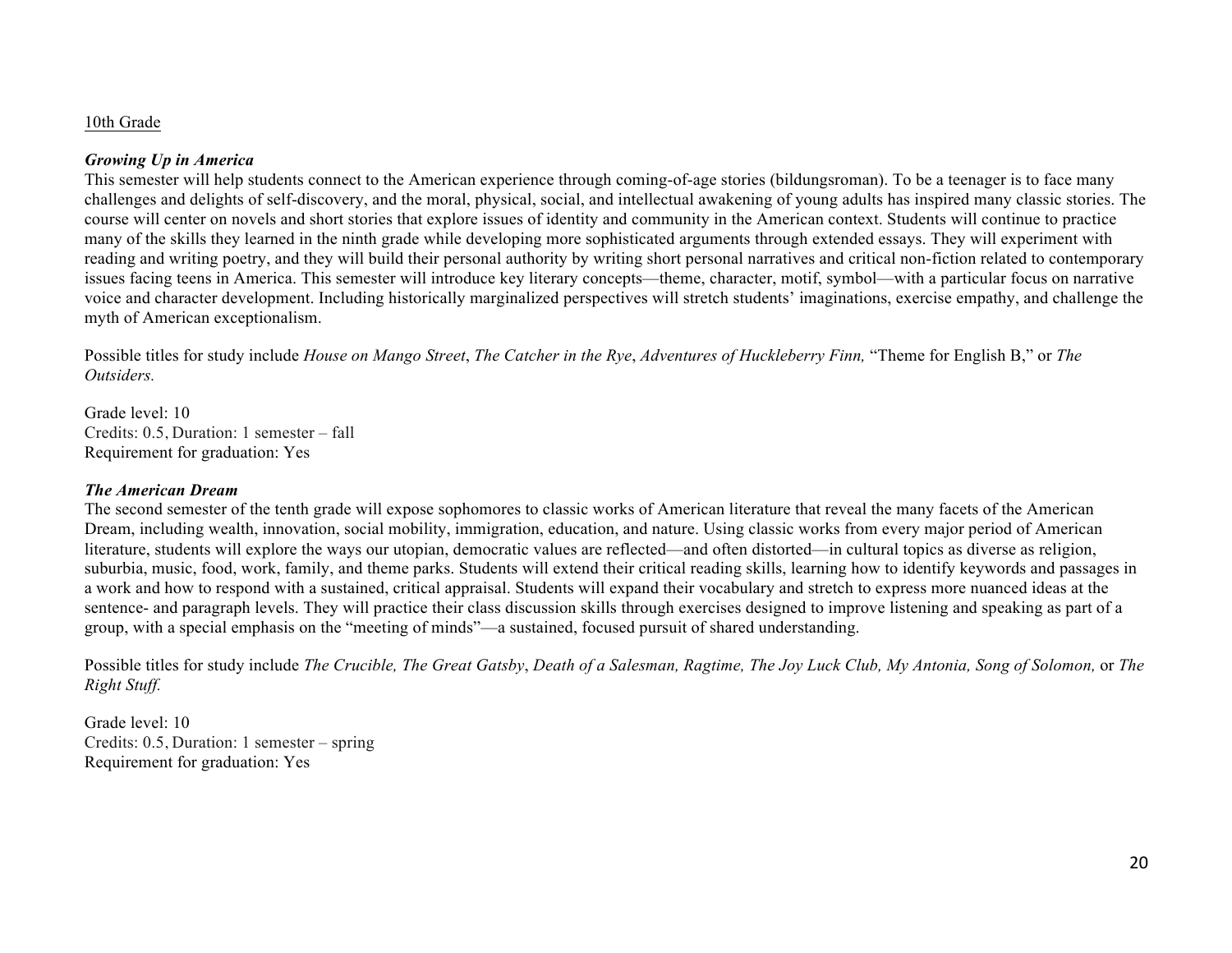#### 11th Grade

#### *Reading and Writing the Expository Essay*

The first semester junior English course focuses on expository essays, a form introduced by the 16th-century humanist, Michel de Montaigne. Since his time, the essay has flourished as the genre has allowed writers of every generation to consider deeply the observable world. The essay, in fact, takes on so many forms that the delight in its study lay in its seemingly endless array of structures and subjects. Nothing, it seems, is off-limits for expository essay writers. The course will invite the students to read from a variety of well-known essayists on a panoply of topics. The students will use these essays as models when they construct their own essays, giving attention to the writing process: pre-writing, drafting, revising, editing, and proofreading.

Students will read from *The Seagull Reader: Essays* (Norton), as well as essays chosen by the instructor.

Grade level: 11 Credits: 0.5, Duration: 1 semester – fall Requirement for graduation: Yes

#### *Reading and Writing the Personal Essay*

In the second semester of the junior English course, the students shift their attention to reading and writing personal essays. Using the same close-reading and annotating skills used in the first semester, the students encounter writers looking within themselves to understand how they live in the world, how they relate to others, and how they see themselves and their experiences. The students will keep a journal during this semester in an effort to accumulate their personal reflections, and they will discover different structures and tactics to express themselves using this form of personal expression.

Students will read from *The Seagull Reader: Essays* (Norton), as well as essays chosen by the instructor.

Grade level: 11 Credits: 0.5, Duration: 1 semester – spring Requirement for graduation: Yes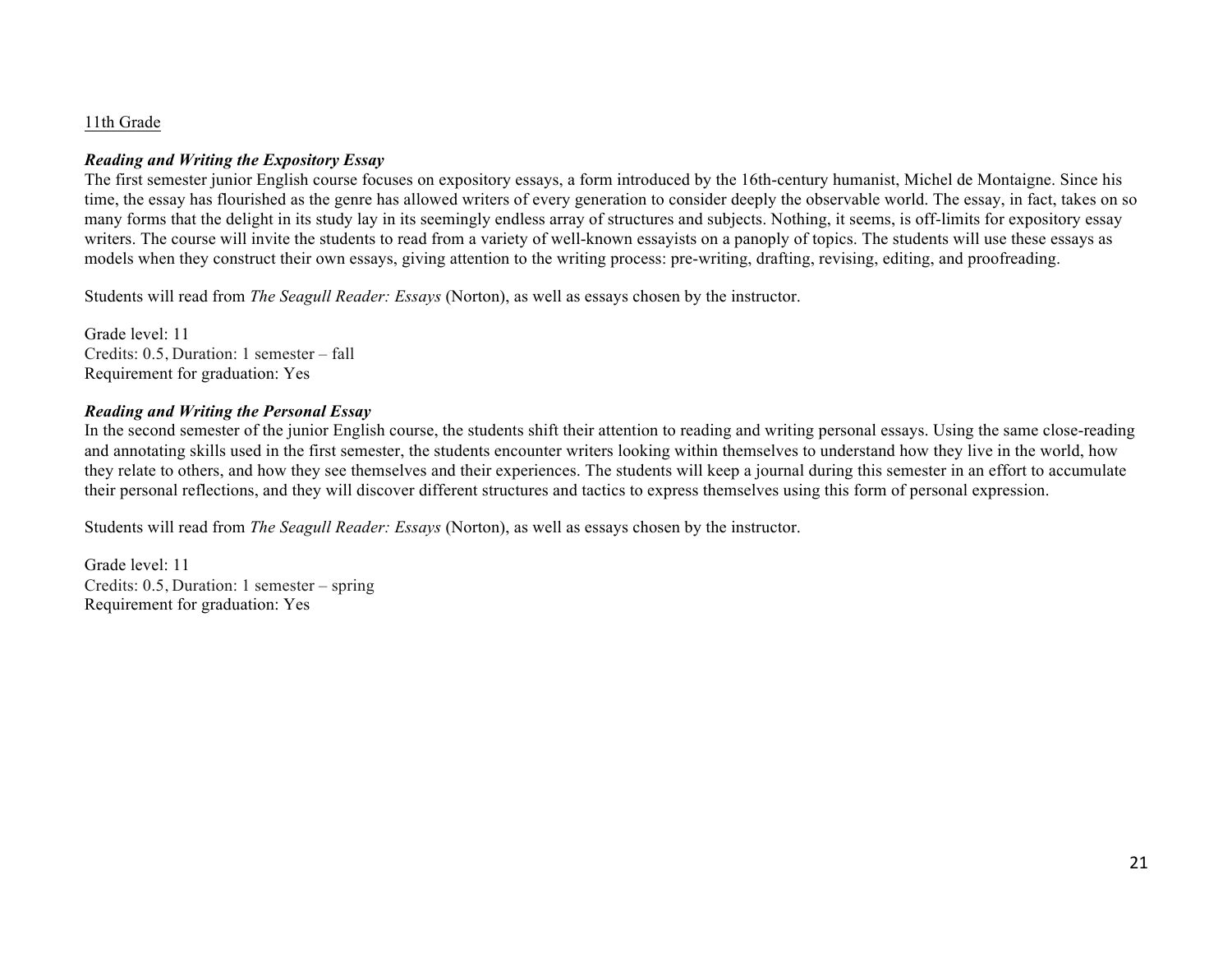#### 12th Grade

#### **Semester 1:** *Other Planets, Imagined Worlds: Science Fiction*

To start their final year in the PRISMS English program, students will flex their imaginations and read across disciplines to ask the question "What if?" Building on classic and contemporary works of speculative fiction, students will integrate all of their communication skills—reading critically, writing clearly, listening carefully, and speaking effectively—to explore philosophical ideas related to science and technology, and also history, economics, art, and religion. Short stories, films, and novels will be examined together, and students will learn to develop "syntopical" arguments that span several texts. To prepare for college-level English courses, students will practice the seminar format—leading and participating in extended conversations about enduring themes of the human condition. A capstone project will require students to write an imaginative piece based on current scientific research.

Possible titles for study include *Brave New World*, *The Man in the High Castle*, *The Martian*, *Slaughterhouse-Five*, *The Time Machine, 2001: A Space Odyssey*, and the short stories of Arthur C. Clarke and Isaac Asimov.

Grade level: 12 Credits: 0.5, Duration: 1 semester – fall Requirement for graduation: Yes

#### **Semester 2:** *Our Planet, Today's World: Science Nonfiction*

PRISMS students will complete their journey through the English curriculum with a deep dive into contemporary science writing for a general audience. The dual goals of this semester are to help students develop a habit of reading general science articles and to provide them with models of clear, compelling communication about specialized knowledge. Building on the momentum of the "Science Fiction" course, as well as recalling their experience as freshmen in The BASE Program, the seniors will be asked to examine how some of our most pressing scientific dilemmas (climate change, genetic engineering, artificial intelligence, social media, etc.) have or will impact them directly. Writing instruction will help students achieve rhetorical fluency and clarity of expression in their writing, with a special focus on how to write graceful, elegant prose. Students will improve the rigor of their logic, reasoning, and use of evidence. They will also graduate with an understanding of how to effectively combine words, data, and graphics to facilitate comprehension. As a summative exercise, this course will also require students to reflect on their particular strengths as a student and how to meet their "growth edge" as they prepare for college.

Possible titles for study include *The Visual Display of Quantitative Information* and *The Best American Science and Nature Writing of 2021*

Grade level: 12 Credits: 0.5, Duration: 1 semester – spring Requirement for graduation: Yes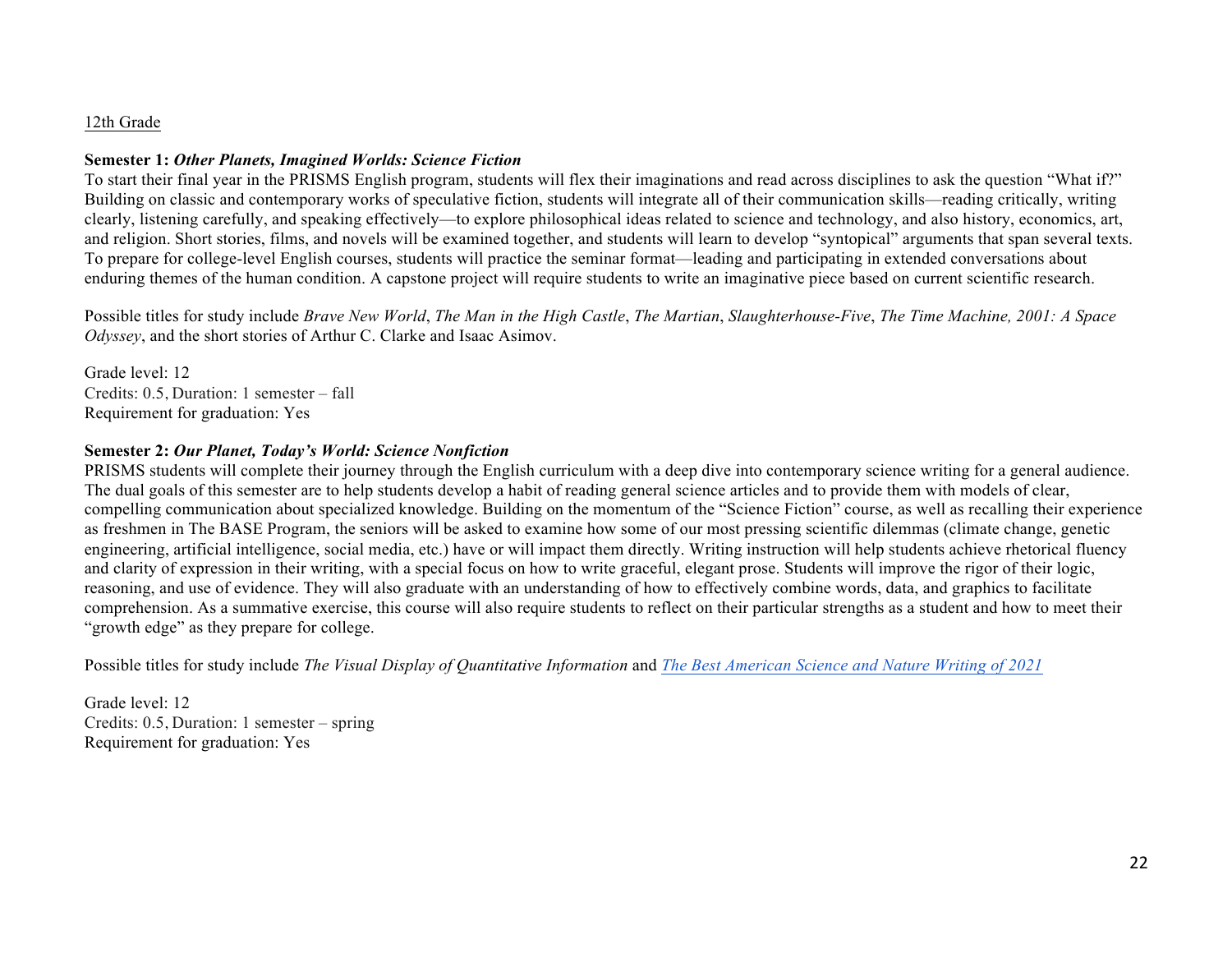#### *AP World History*

**"**The AP World History course focuses on developing students' understanding of world history from approximately 8000 B.C.E. to the present. The course has students investigate the content of world history for significant events, individuals, developments, and processes in six historical periods, and develop and use the same thinking skills and methods (analyzing primary and secondary sources, making historical comparisons, chronological reasoning, and argumentation) employed by historians when they study the past. The course also provides five themes (interaction between humans and the environment; development and interaction of cultures; state building, expansion, and conflict; creation, expansion, and interaction of economic systems; and development and transformation of social structures) that students explore throughout the course in order to make connections among historical developments in different times and places encompassing the five major geographical regions of the globe: Africa, the Americas, Asia, Europe, and Oceania." (From The College Board) The course prepares students for the AP World History examination.

Grade level: 10 Credits: 1.0 Requirement for graduation: Yes

#### *AP United States History*

"AP U.S. History is designed to be the equivalent of a two-semester introductory college or university U.S. history course. In AP U.S. History students investigate significant events, individuals, developments, and processes in nine historical periods from approximately 1491 to the present. Students develop and use the same skills, practices, and methods employed by historians: analyzing primary and secondary sources; developing historical arguments; making historical comparisons; and utilizing reasoning about contextualization, causation, and continuity and change over time. The course also provides seven themes that students explore throughout the course in order to make connections among historical developments in different times and places: American and national identity; migration and settlement; politics and power; work, exchange, and technology; America in the world; geography and the environment; and culture and society." (From The College Board) The course prepares students for the AP United States History Examination.

Grade level: 11 Credits: 1.0 Requirement for graduation: Yes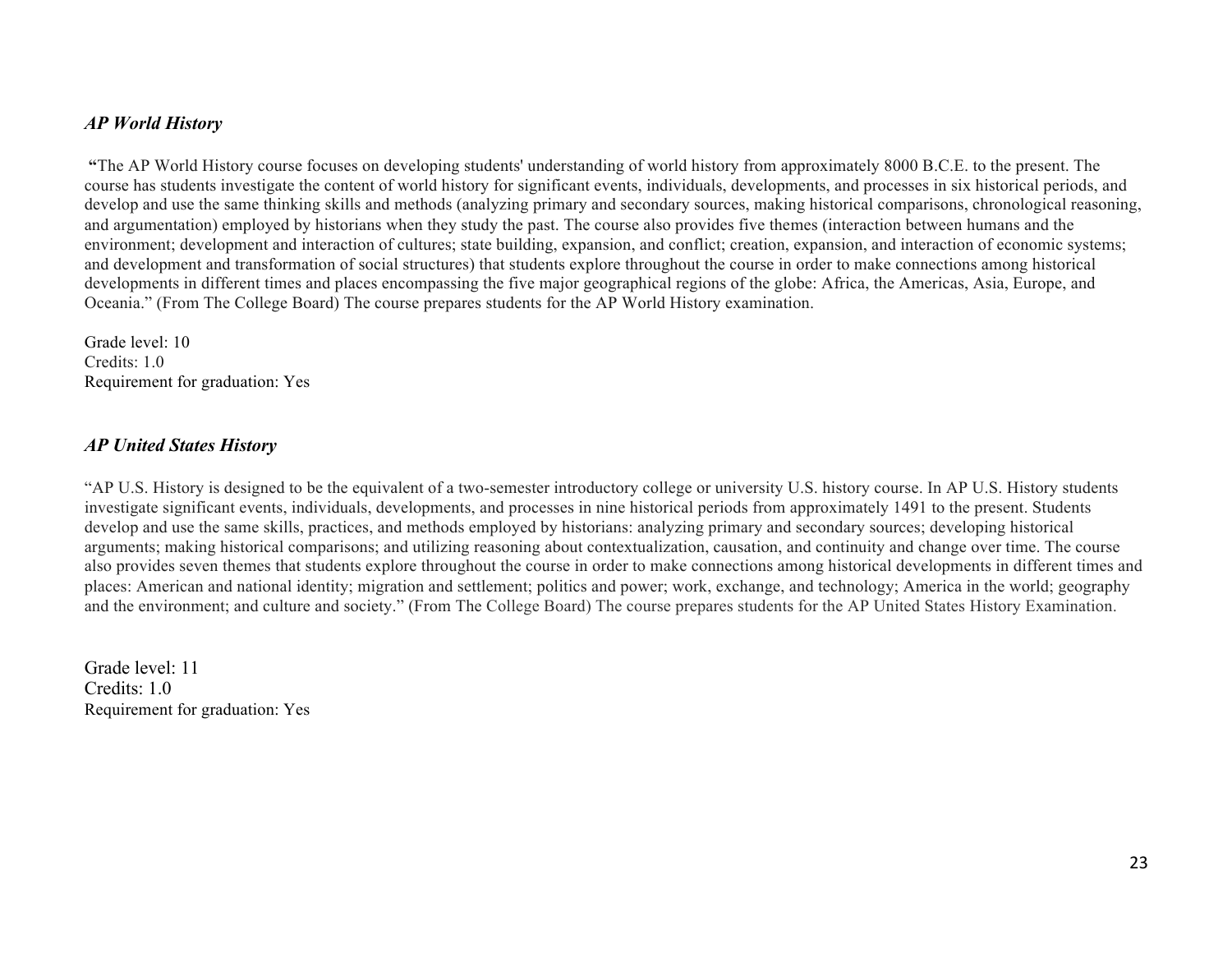# **Humanities Elective Courses**

*Note: One year of humanities is required for graduation.*

## *AP United States Government and Politics*

**"**AP United States Government and Politics introduces students to key political ideas, institutions, policies, interactions, roles, and behaviors that characterize the political culture of the United States. The course examines politically significant concepts and themes, through which students learn to apply disciplinary reasoning assess causes and consequences of political events, and interpret data to develop evidence-based arguments." (From The College Board) The course prepares students for the AP United States Government and Politics examination.

Grade level: 10, 11, 12 Credits: 0.5 (Offered in Fall)

### *AP Comparative Government and Politics*

"The AP course in Comparative Government and Politics introduces students to fundamental concepts used by political scientists to study the processes and outcomes of politics in a variety of country settings. The course aims to illustrate the rich diversity of political life, to show available institutional alternatives, to explain differences in processes and policy outcomes, and to communicate to students the importance of global political and economic changes. Comparison assists both in identifying problems and in analyzing policymaking. Six countries form the core of the AP Comparative Government and Politics course: China, Great Britain, Iran, Mexico, Nigeria, and Russia." (From The College Board) The course prepares students for the AP Comparative Government and Politics examination.

Grade levels: 10, 11, 12 Credits: 0.5 (Offered in Spring)

# *Creative Writing*

This two-semester course in creative writing introduces students to some of the processes and techniques of writing poetry, fiction, and creative nonfiction. Close readings of classic and contemporary texts will expose students to various writing styles and schools of creative expression. Class time is devoted to composing and workshopping original work and discussing assigned pieces of literature. During the fall semester, the course will focus on poetry; during the spring semester, the focus shifts to fiction and creative nonfiction. Students are not required to take both semesters.

Grade Level: All Duration: 0.50 Fall/0.50 Spring, Prerequisites: None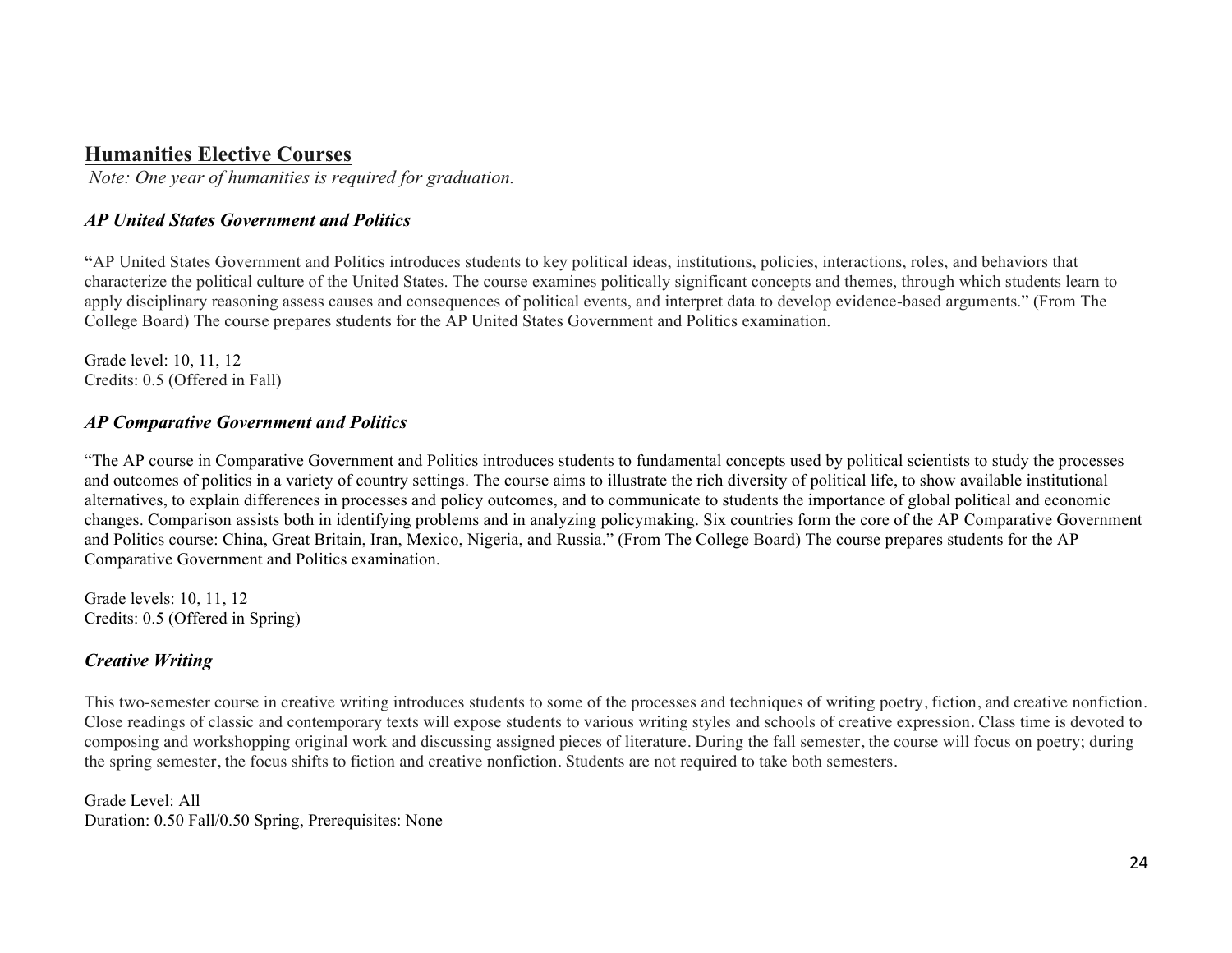# **World Languages**

*Note: Languages at PRISMS are taught at three levels: first–year, second–year, and advanced, wherein students beyond the second–year are grouped in one class. Regarding Advanced Placement instruction: teachers prepare students interested in taking the AP examination by integrating their AP preparation into the classwork of the advanced level courses. International students are exempt from the language requirement. American students are required to take three years of a language as a requirement for graduation.*

#### *Mandarin Chinese*

The Mandarin Chinese program instructs students in mastering the five goals of the American Council on the Teaching of Foreign Languages of communication, cultures, connections, comparisons, and communities in their listening, speaking, reading and writing at each level of Mandarin study. Students will learn how to communicate effectively through vocabulary acquisition and usage, as well as apply proper diction when speaking to different audiences and in different situations. Students will also gain knowledge and deepen their understanding of the variety of Chinese cultures. Students will connect the language learning with other subjects' content by learning through topics and themes, and start to develop their trans-lingual and transcultural awareness. By studying comparisons and contrasts within the language, students develop insight into the nature of the language and culture and learn the power of multiple perspectives. Together, these elements will enable students to participate in multilingual communities at home, in their communities, and throughout the world in a variety of contexts and in culturally appropriate ways.

#### Credits: 1.0

Prerequisites: Level will depend on language competency as determined by the instructor and Head of Department

# *Spanish*

In their Spanish courses, students acquire an understanding of both the Spanish language and culture. The main objective of the Spanish curriculum is to create a solid foundation from level I through Advanced and onto the Advanced Placement level when recommended. To accomplish this objective, students at every level are exposed to and participate in using the language's various means of communication including speaking, listening, reading, and writing. Students augment their understanding of the language by doing projects that help them explore the diverse Latin cultures, as well as find their own individual identities as citizens of the world.

#### Credits: 1.0

Prerequisites: Level will depend on language competency as determined by the instructor and Head of Department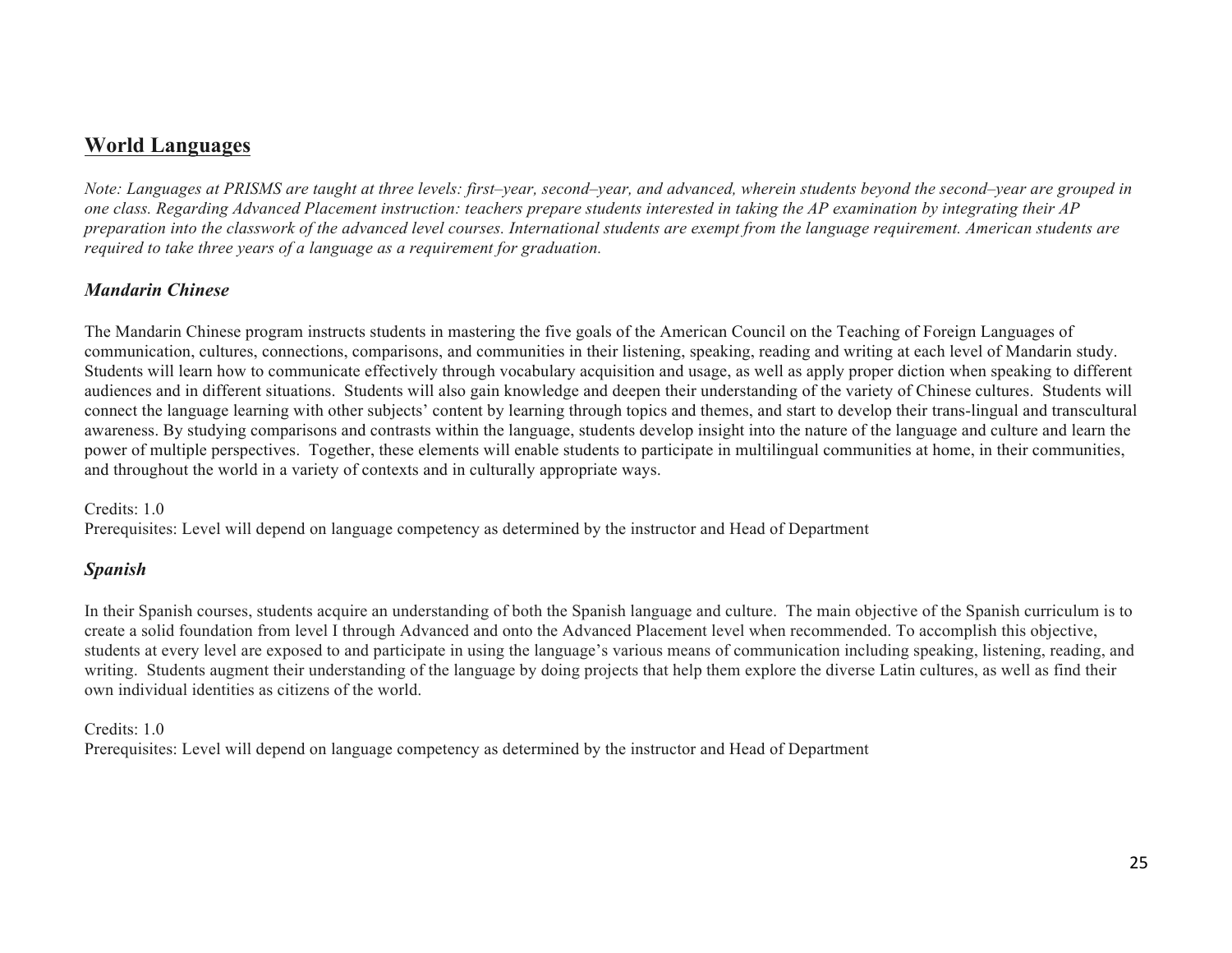# **Music and Art**

# *Art 1*

In Art 1, students will work to master the basic techniques, tools, and ways of thinking about and seeing art. While Art is strongly rooted in basic techniques and fundamentals, we will also include innovative elements, such as a rotating schedule of visiting artists from a variety of artistic backgrounds, as well as studio, gallery or museum visits to New York City. The classroom is intended to be a laboratory of creative inspiration. The class will include traditional as well as non-traditional and unconventional approaches to art. So that each students can develop his or her style, the class will offer wide variation in creative assignments, according to students' needs and interests; students will also learn through direct demonstrations, slide/PowerPoint presentations, group and individual critiques, and reading and discussing artistic/aesthetic/theoretic readings and art articles. Through Art 1, students will learn the basic elements and principles of drawing/painting, understand the basic principles of linear perspective, develop an understanding of contour drawing, depth, value and form of two-dimensional surfaces, demonstrate a basic understanding of chiaroscuro, develop the ability to effectively communicate about drawing/painting ideas and processes, and learn the fundamentals of art history.

Credits: 0.5 Prerequisites: None

#### *Art 2*

The advanced course will build on the knowledge and skills students learn in Art 1, while also engaging more fully in project-based learning and selfdirected study. Each student will conceive of, research, propose and execute a major project, to be displayed in a school-wide exhibition at the end of the year. Students will choose and execute the subject, medium, style, and other aspects of the project, under the guidance of the instructor. In Art 1, students will further develop knowledge and skills gained from the Basic Visual Arts course, develop the ability to express via digital imagery knowledge of an important idea or theme by creating a short video for school-wide presentation, further develop teamwork and collaboration skills by participating in a group project, further develop analytic thinking and the creative process through researching the life and work of a professional artist, further develop research, analytic, art history and studio skills by conceiving of, researching, and creating an independent project on a subject that reflects PRISMS' core curriculum.

Credits: 0.5 Prerequisites: Art 1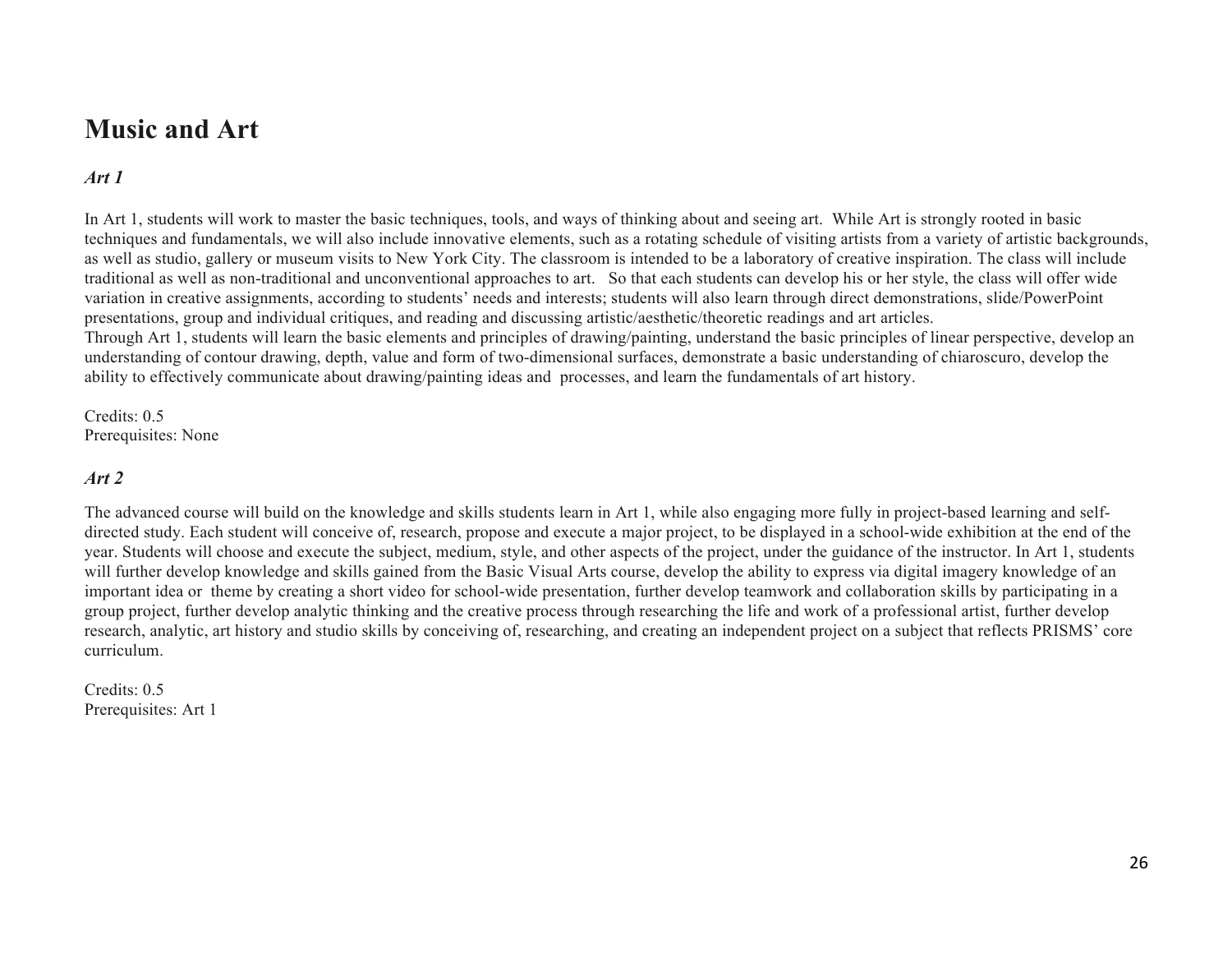#### *AP Visual Arts Studio*

The AP Visual Arts Studio course will be a year-long class offered to students who are seriously interested in the practical application of art. Students will work with diverse media, styles, subjects, and content. Students will be evaluated on the year-long portfolio, submitted at the end of the year. The course consists of three possible portfolios: Two-Dimensional Design, Three-Dimensional Design, or Drawing, corresponding to the most common college foundation courses. Students' work will be informed and guided by observation, research, experimentation, discussion, critical analysis, and reflection, relating individual practices to the art world. Students will be asked to document their artistic ideas and practices to demonstrate conceptual and technical development over time. AP Studio Visual Art will support students in becoming inventive artistic scholars who contribute to visual culture through art making.

Credits: 1.0 Prerequisites: Art 1 and Art 2

#### *Music Theory*

Music is a living language, and in this class we will cover the basics of musical notation and literacy. Topics covered will include pitch, rhythm, scales, modes, time signatures, intervals, chords, harmony, and tonality. Our approach will be both practical and theoretical; we will first learn conceptual topics, and then put them into practice through basic performance and composition. For example our study of scales and chord progressions will be reinforced by practice at the keyboard. Additionally, we will integrate a variety of topics by composing short phrases, melodies, and songs. Our goal is to become more literate and sensitive musicians.

Credits: 0.5 Prerequisites: Evaluation by Instructor

#### *Introduction to Musical Composition*

Everyone has the potential to be musically creative, and this class is designed to help students discover and nurture their own musical creativity. In this class, we will engage in a variety of diverse musical activities and games that cultivate our ability to improvise. Together we will also explore more formal methods for creating original music. Students will also learn music software that will enable the creation of musical scores. Ultimately, students will be required to write a series of short musical compositions that will be shared in class electronically or through live performance. In order to enroll in the class, students must demonstrate a basic level of musical literacy and proficiency, as determined by the instructor.

Credits: 0.5 Prerequisites: Evaluation by Instructor.